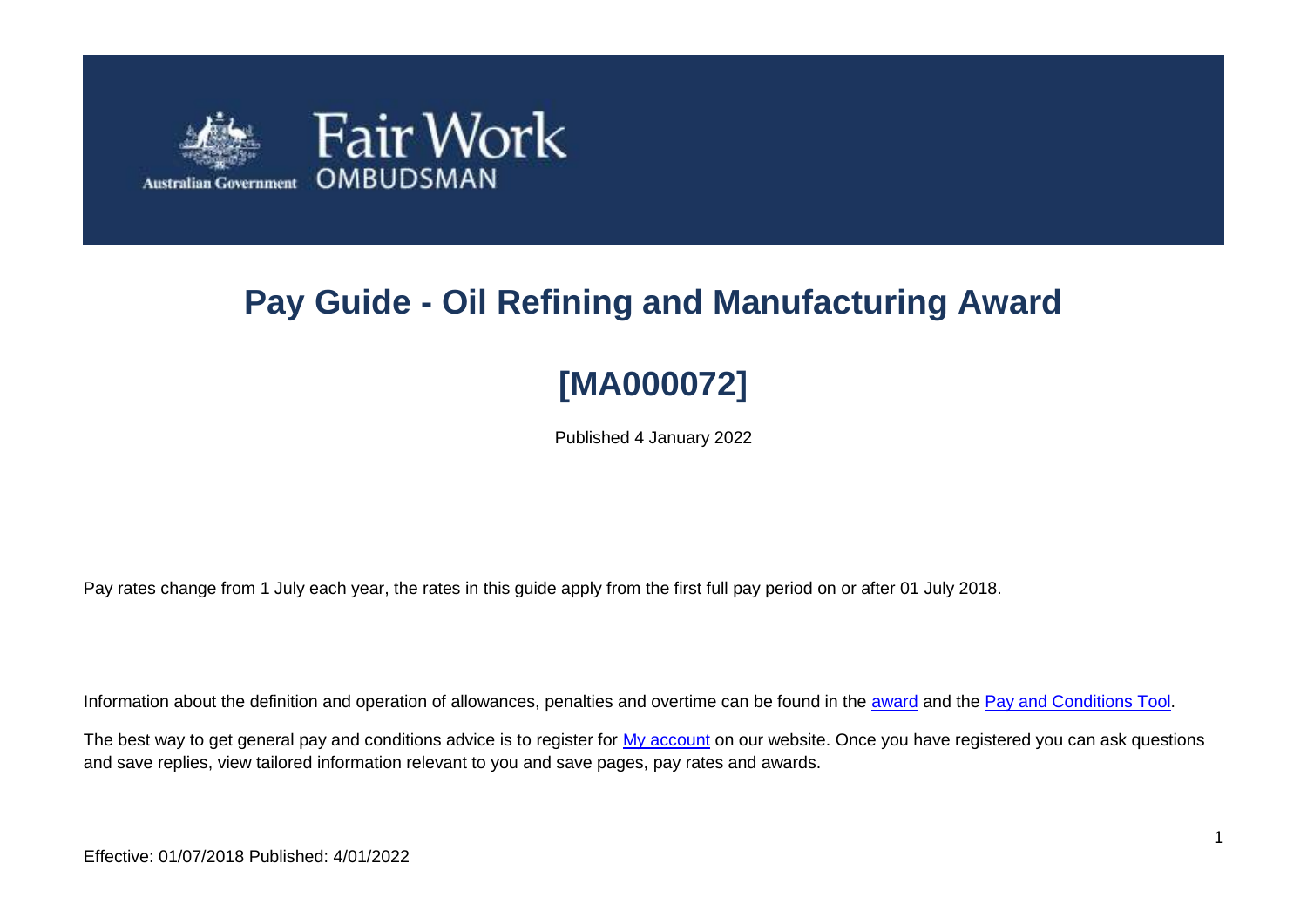# **Rates of pay**

### **Adult**

# **Full-time & part time**

The rates below include industry disability allowance.

| <b>Classification</b>                                                        | Weekly pay<br>rate | Hourly pay<br>rate | <b>Afternoon</b><br>shift | <b>Night shift</b> | <b>Permanent</b><br>afternoon<br>shift | <b>Permanent</b><br>night shift | Saturday -<br>first 2 hours -<br>shiftworker |
|------------------------------------------------------------------------------|--------------------|--------------------|---------------------------|--------------------|----------------------------------------|---------------------------------|----------------------------------------------|
| Refinery operations -<br>trainee operator level 1                            | \$768.90           | \$21.97            | \$25.27                   | \$25.27            | \$26.36                                | \$28.56                         | \$32.96                                      |
| Refinery operations -<br>outside operator level 2                            | \$833.00           | \$23.80            | \$27.37                   | \$27.37            | \$28.56                                | \$30.94                         | \$35.70                                      |
| Refinery operations -<br>advanced outside operator<br>level 3                | \$901.60           | \$25.76            | \$29.62                   | \$29.62            | \$30.91                                | \$33.49                         | \$38.64                                      |
| Refinery operations -<br>console operator level 4                            | \$999.40           | \$28.56            | \$32.84                   | \$32.84            | \$34.27                                | \$37.13                         | \$42.84                                      |
| Refinery operations - head<br>operator level 5                               | \$1,076.00         | \$30.75            | \$35.36                   | \$35.36            | \$36.90                                | \$39.98                         | \$46.13                                      |
| Lubricants/bitumen plants<br>and terminals - trainee<br>level 1              | \$752.70           | \$21.51            | \$24.74                   | \$24.74            | \$25.81                                | \$27.96                         | $\overline{$}32.27$                          |
| Lubricants/bitumen plants<br>and terminals - operator<br>(competent) level 2 | \$795.80           | \$22.74            | \$26.15                   | \$26.15            | \$27.29                                | \$29.56                         | \$34.11                                      |
| Lubricants/bitumen plants<br>and terminals - operator<br>(advanced) level 3  | \$831.10           | \$23.75            | \$27.31                   | \$27.31            | \$28.50                                | \$30.88                         | \$35.63                                      |
| Lubricants/bitumen plants<br>and terminals - specialist<br>blender level 4   | \$866.00           | \$24.75            | \$28.46                   | \$28.46            | \$29.70                                | \$32.18                         | \$37.13                                      |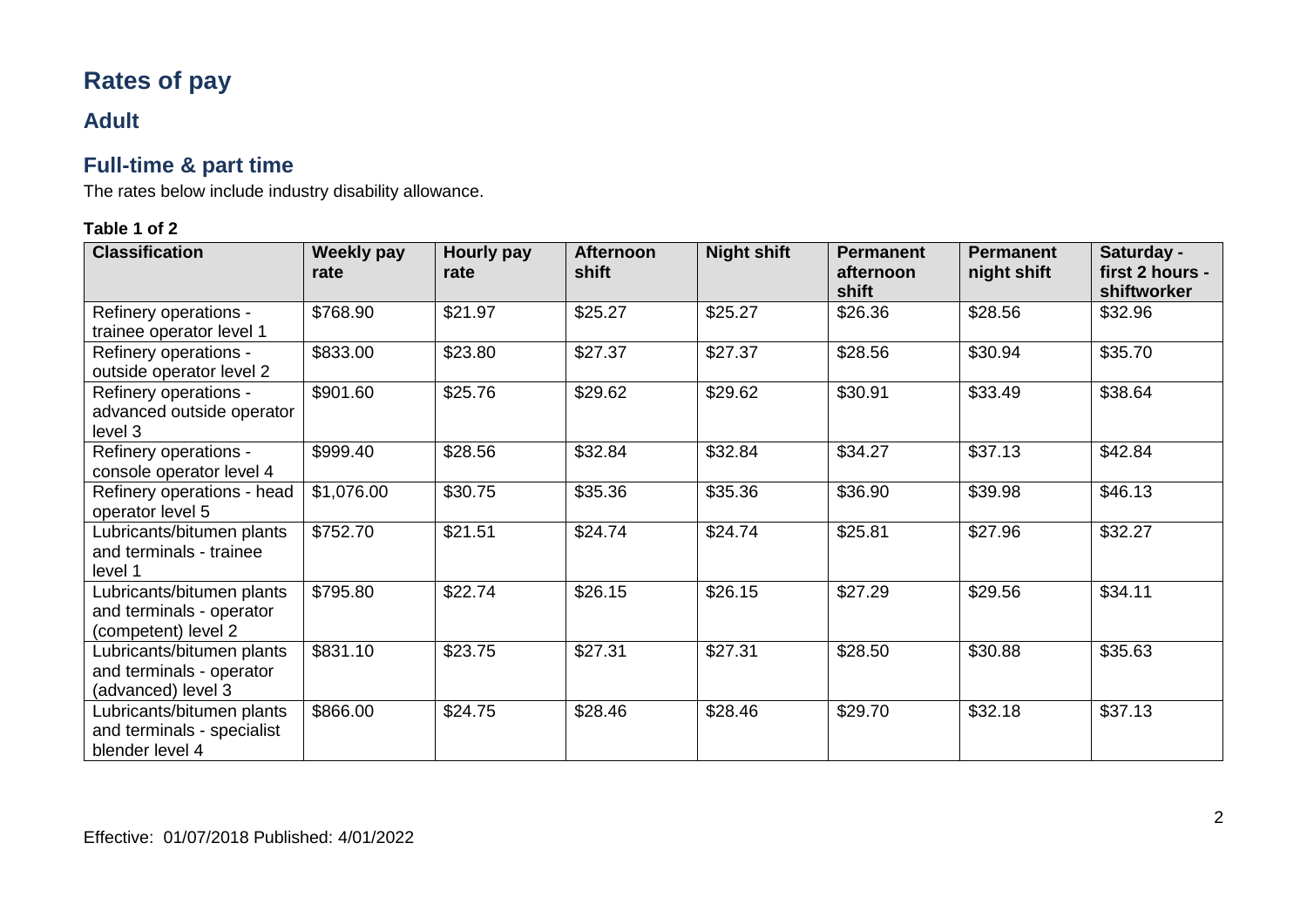| <b>Classification</b>                                                 | Weekly pay<br>rate | Hourly pay<br>rate | <b>Afternoon</b><br>shift | <b>Night shift</b> | <b>Permanent</b><br>afternoon<br>shift | <b>Permanent</b><br>night shift | Saturday -<br>first 2 hours -<br>shiftworker |
|-----------------------------------------------------------------------|--------------------|--------------------|---------------------------|--------------------|----------------------------------------|---------------------------------|----------------------------------------------|
| Lubricants/bitumen plants<br>and terminals - head<br>operator level 5 | \$900.90           | \$25.74            | \$29.60                   | \$29.60            | \$30.89                                | \$33.46                         | \$38.61                                      |
| Maintenance -<br>tradesperson                                         | \$870.90           | \$24.89            | \$28.62                   | \$28.62            | \$29.87                                | \$32.36                         | \$37.34                                      |
| Maintenance - advanced<br>tradesperson                                | \$926.90           | \$26.49            | \$30.46                   | \$30.46            | \$31.79                                | \$34.44                         | \$39.74                                      |
| Maintenance - dual trade<br>tradesperson                              | \$991.60           | \$28.33            | \$32.58                   | \$32.58            | \$34.00                                | \$36.83                         | \$42.50                                      |
| Maintenance -<br>maintenance co-ordinator                             | \$1,031.70         | \$29.48            | \$33.90                   | \$33.90            | \$35.38                                | \$38.32                         | \$44.22                                      |
| Clerical level 1 - year 1                                             | \$764.70           | \$21.85            | \$25.13                   | \$25.13            | \$26.22                                | \$28.41                         | \$32.78                                      |
| Clerical level 1 - year 2                                             | \$802.50           | \$22.93            | \$26.37                   | \$26.37            | \$27.52                                | \$29.81                         | \$34.40                                      |
| Clerical level 1 - year 3                                             | \$827.60           | \$23.65            | \$27.20                   | \$27.20            | \$28.38                                | \$30.75                         | \$35.48                                      |
| Clerical level 2 - year 1                                             | \$837.40           | \$23.93            | \$27.52                   | \$27.52            | \$28.72                                | \$31.11                         | \$35.90                                      |
| Clerical level 2 - year 2                                             | \$852.90           | \$24.37            | \$28.03                   | \$28.03            | \$29.24                                | \$31.68                         | \$36.56                                      |
| Clerical level 3                                                      | \$884.50           | \$25.27            | \$29.06                   | \$29.06            | \$30.32                                | \$32.85                         | \$37.91                                      |
| Clerical level 4                                                      | \$928.80           | \$26.54            | \$30.52                   | \$30.52            | \$31.85                                | \$34.50                         | \$39.81                                      |
| Clerical level 5                                                      | \$966.50           | \$27.61            | \$31.75                   | \$31.75            | \$33.13                                | \$35.89                         | \$41.42                                      |

| <b>Classification</b>                             | Saturday -<br>after 2<br>hours -<br>shiftworker | Sunday -<br>shiftworker | <b>Public</b><br>holiday | Overtime -<br><b>Monday to</b><br>Saturday -<br>first 2 hours<br>- other than<br>continuous<br>shiftworkers | Overtime -<br><b>Monday to</b><br>Saturday -<br>after 2 hours<br>- other than<br>continuous<br>shiftworkers | Overtime -<br>Sunday -<br>other than<br>continuous<br>shiftworkers | Overtime -<br>public<br>holiday -<br>other than<br>continuous<br><b>shiftworkers</b> | Overtime -<br>continuous<br>shiftworkers |
|---------------------------------------------------|-------------------------------------------------|-------------------------|--------------------------|-------------------------------------------------------------------------------------------------------------|-------------------------------------------------------------------------------------------------------------|--------------------------------------------------------------------|--------------------------------------------------------------------------------------|------------------------------------------|
| Refinery operations -<br>trainee operator level 1 | \$43.94                                         | \$43.94                 | \$65.91                  | \$32.96                                                                                                     | \$43.94                                                                                                     | \$43.94                                                            | \$54.93                                                                              | \$43.94                                  |
| Refinery operations -<br>outside operator level 2 | \$47.60                                         | \$47.60                 | \$71.40                  | \$35.70                                                                                                     | \$47.60                                                                                                     | \$47.60                                                            | \$59.50                                                                              | \$47.60                                  |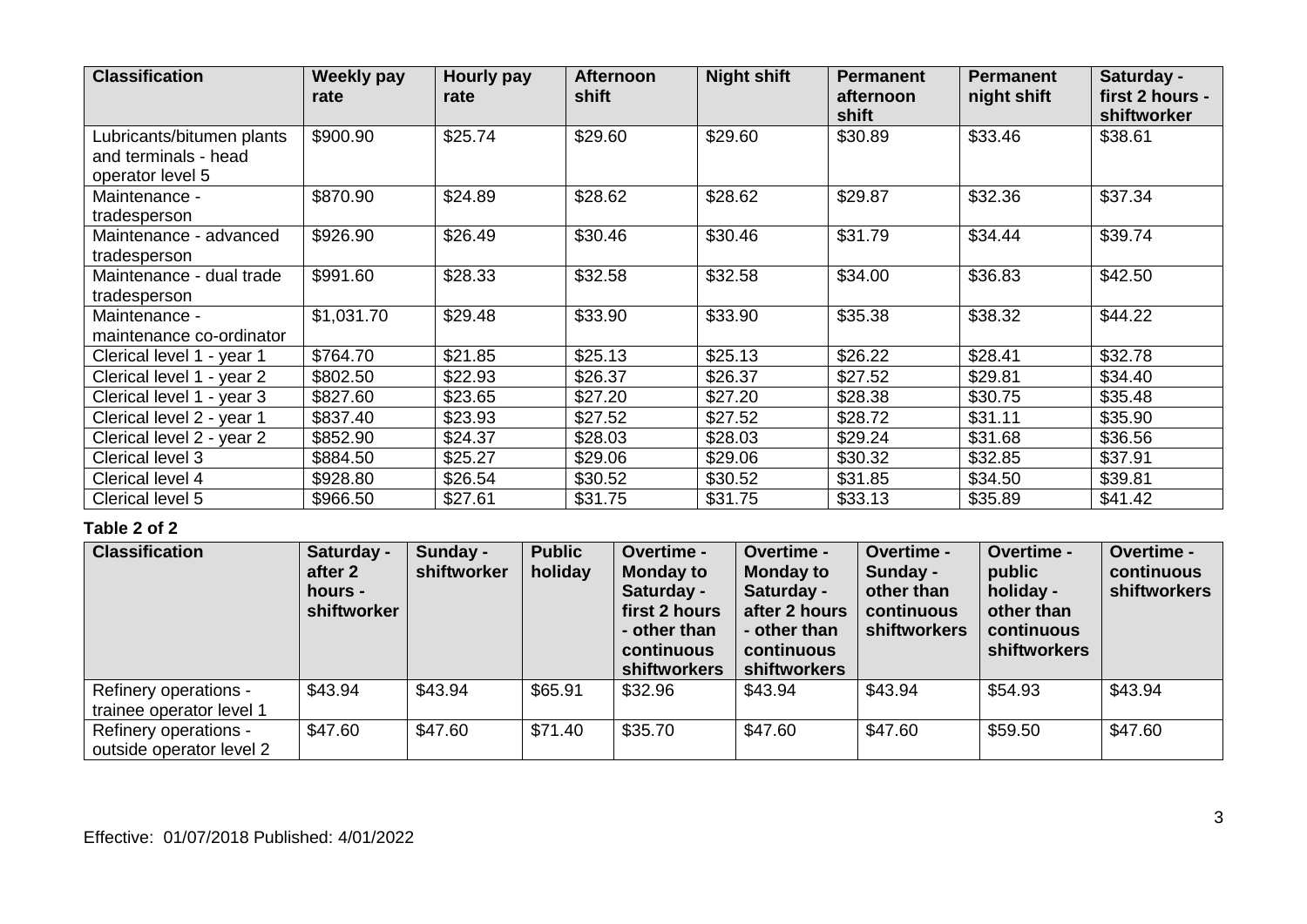| <b>Classification</b>                                                        | Saturday -<br>after 2<br>hours -<br>shiftworker | Sunday -<br>shiftworker | <b>Public</b><br>holiday | Overtime -<br><b>Monday to</b><br>Saturday -<br>first 2 hours<br>- other than<br>continuous<br>shiftworkers | Overtime -<br><b>Monday to</b><br>Saturday -<br>after 2 hours<br>- other than<br>continuous<br>shiftworkers | Overtime -<br>Sunday -<br>other than<br>continuous<br>shiftworkers | Overtime -<br>public<br>holiday -<br>other than<br>continuous<br>shiftworkers | Overtime -<br>continuous<br>shiftworkers |
|------------------------------------------------------------------------------|-------------------------------------------------|-------------------------|--------------------------|-------------------------------------------------------------------------------------------------------------|-------------------------------------------------------------------------------------------------------------|--------------------------------------------------------------------|-------------------------------------------------------------------------------|------------------------------------------|
| Refinery operations -<br>advanced outside<br>operator level 3                | \$51.52                                         | \$51.52                 | \$77.28                  | \$38.64                                                                                                     | \$51.52                                                                                                     | \$51.52                                                            | \$64.40                                                                       | \$51.52                                  |
| Refinery operations -<br>console operator level 4                            | \$57.12                                         | \$57.12                 | \$85.68                  | \$42.84                                                                                                     | \$57.12                                                                                                     | \$57.12                                                            | \$71.40                                                                       | $\overline{$}57.12$                      |
| Refinery operations -<br>head operator level 5                               | \$61.50                                         | \$61.50                 | \$92.25                  | \$46.13                                                                                                     | \$61.50                                                                                                     | \$61.50                                                            | \$76.88                                                                       | \$61.50                                  |
| Lubricants/bitumen plants<br>and terminals - trainee<br>level 1              | \$43.02                                         | \$43.02                 | \$64.53                  | \$32.27                                                                                                     | \$43.02                                                                                                     | \$43.02                                                            | \$53.78                                                                       | \$43.02                                  |
| Lubricants/bitumen plants<br>and terminals - operator<br>(competent) level 2 | \$45.48                                         | \$45.48                 | \$68.22                  | \$34.11                                                                                                     | \$45.48                                                                                                     | \$45.48                                                            | \$56.85                                                                       | \$45.48                                  |
| Lubricants/bitumen plants<br>and terminals - operator<br>(advanced) level 3  | \$47.50                                         | \$47.50                 | \$71.25                  | \$35.63                                                                                                     | \$47.50                                                                                                     | \$47.50                                                            | \$59.38                                                                       | \$47.50                                  |
| Lubricants/bitumen plants<br>and terminals - specialist<br>blender level 4   | \$49.50                                         | \$49.50                 | \$74.25                  | \$37.13                                                                                                     | \$49.50                                                                                                     | \$49.50                                                            | \$61.88                                                                       | \$49.50                                  |
| Lubricants/bitumen plants<br>and terminals - head<br>operator level 5        | \$51.48                                         | \$51.48                 | \$77.22                  | \$38.61                                                                                                     | \$51.48                                                                                                     | \$51.48                                                            | \$64.35                                                                       | \$51.48                                  |
| Maintenance -<br>tradesperson                                                | \$49.78                                         | \$49.78                 | \$74.67                  | \$37.34                                                                                                     | \$49.78                                                                                                     | \$49.78                                                            | \$62.23                                                                       | \$49.78                                  |
| Maintenance - advanced<br>tradesperson                                       | \$52.98                                         | \$52.98                 | \$79.47                  | \$39.74                                                                                                     | \$52.98                                                                                                     | \$52.98                                                            | \$66.23                                                                       | \$52.98                                  |
| Maintenance - dual trade<br>tradesperson                                     | \$56.66                                         | \$56.66                 | \$84.99                  | \$42.50                                                                                                     | \$56.66                                                                                                     | \$56.66                                                            | \$70.83                                                                       | \$56.66                                  |
| Maintenance -<br>maintenance co-ordinator                                    | \$58.96                                         | \$58.96                 | \$88.44                  | \$44.22                                                                                                     | \$58.96                                                                                                     | \$58.96                                                            | \$73.70                                                                       | \$58.96                                  |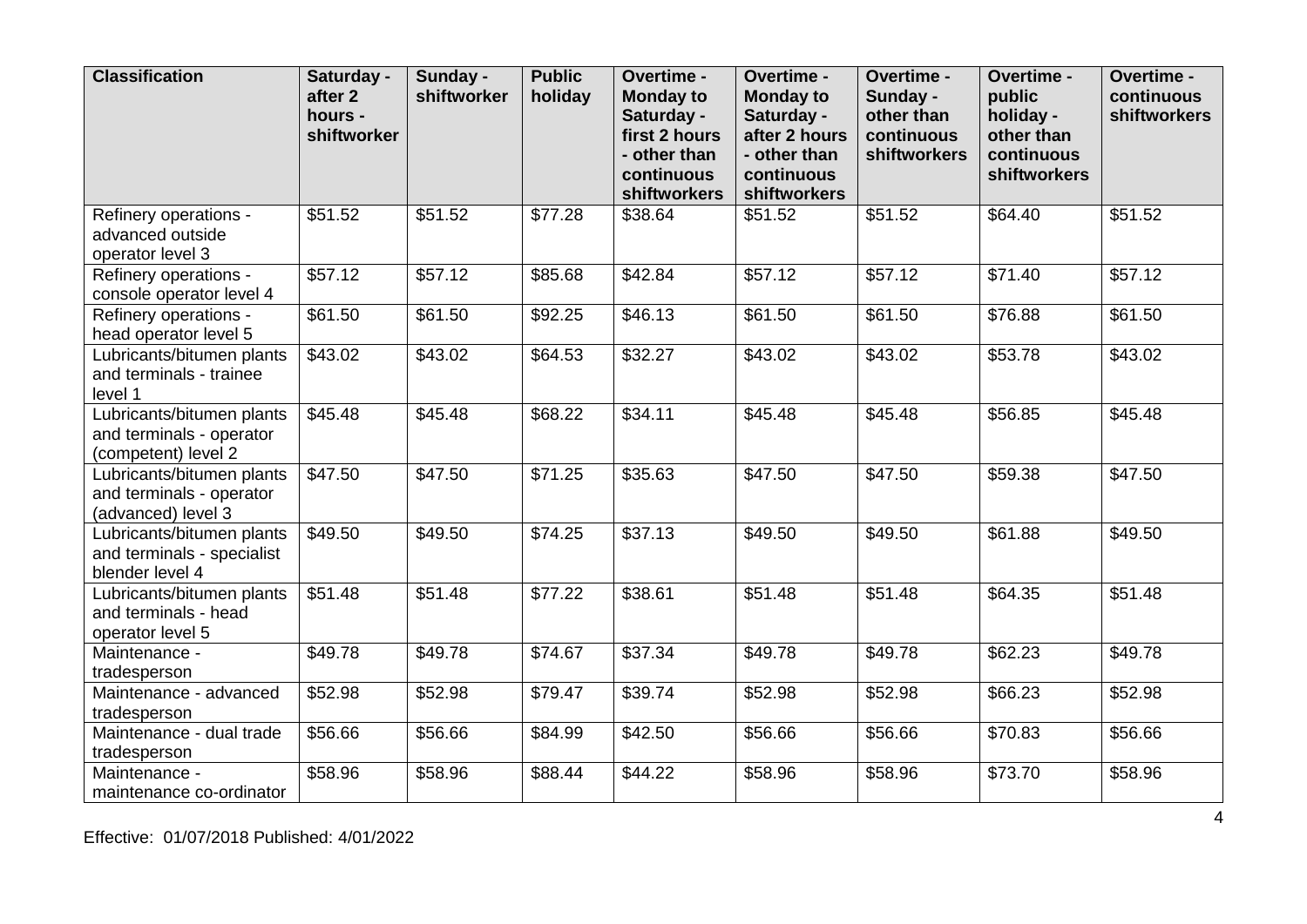| <b>Classification</b>     | Saturday -<br>after 2<br>hours -<br>shiftworker | Sunday -<br>shiftworker | <b>Public</b><br>holiday | Overtime -<br><b>Monday to</b><br>Saturday -<br>first 2 hours<br>- other than<br>continuous<br>shiftworkers | Overtime -<br><b>Monday to</b><br>Saturday -<br>after 2 hours<br>- other than<br>continuous<br>shiftworkers | <b>Overtime -</b><br>Sunday -<br>other than<br>continuous<br>shiftworkers | Overtime -<br>public<br>holiday -<br>other than<br>continuous<br><b>shiftworkers</b> | <b>Overtime -</b><br>continuous<br>shiftworkers |
|---------------------------|-------------------------------------------------|-------------------------|--------------------------|-------------------------------------------------------------------------------------------------------------|-------------------------------------------------------------------------------------------------------------|---------------------------------------------------------------------------|--------------------------------------------------------------------------------------|-------------------------------------------------|
| Clerical level 1 - year 1 | \$43.70                                         | \$43.70                 | \$65.55                  | \$32.78                                                                                                     | \$43.70                                                                                                     | \$43.70                                                                   | \$54.63                                                                              | \$43.70                                         |
| Clerical level 1 - year 2 | \$45.86                                         | \$45.86                 | \$68.79                  | \$34.40                                                                                                     | \$45.86                                                                                                     | \$45.86                                                                   | \$57.33                                                                              | \$45.86                                         |
| Clerical level 1 - year 3 | \$47.30                                         | \$47.30                 | \$70.95                  | \$35.48                                                                                                     | \$47.30                                                                                                     | \$47.30                                                                   | \$59.13                                                                              | \$47.30                                         |
| Clerical level 2 - year 1 | \$47.86                                         | \$47.86                 | \$71.79                  | \$35.90                                                                                                     | \$47.86                                                                                                     | \$47.86                                                                   | \$59.83                                                                              | \$47.86                                         |
| Clerical level 2 - year 2 | \$48.74                                         | \$48.74                 | \$73.11                  | \$36.56                                                                                                     | \$48.74                                                                                                     | \$48.74                                                                   | \$60.93                                                                              | \$48.74                                         |
| Clerical level 3          | \$50.54                                         | \$50.54                 | \$75.81                  | \$37.91                                                                                                     | \$50.54                                                                                                     | \$50.54                                                                   | \$63.18                                                                              | \$50.54                                         |
| Clerical level 4          | \$53.08                                         | \$53.08                 | \$79.62                  | \$39.81                                                                                                     | \$53.08                                                                                                     | \$53.08                                                                   | \$66.35                                                                              | \$53.08                                         |
| Clerical level 5          | \$55.22                                         | \$55.22                 | \$82.83                  | \$41.42                                                                                                     | \$55.22                                                                                                     | \$55.22                                                                   | \$69.03                                                                              | \$55.22                                         |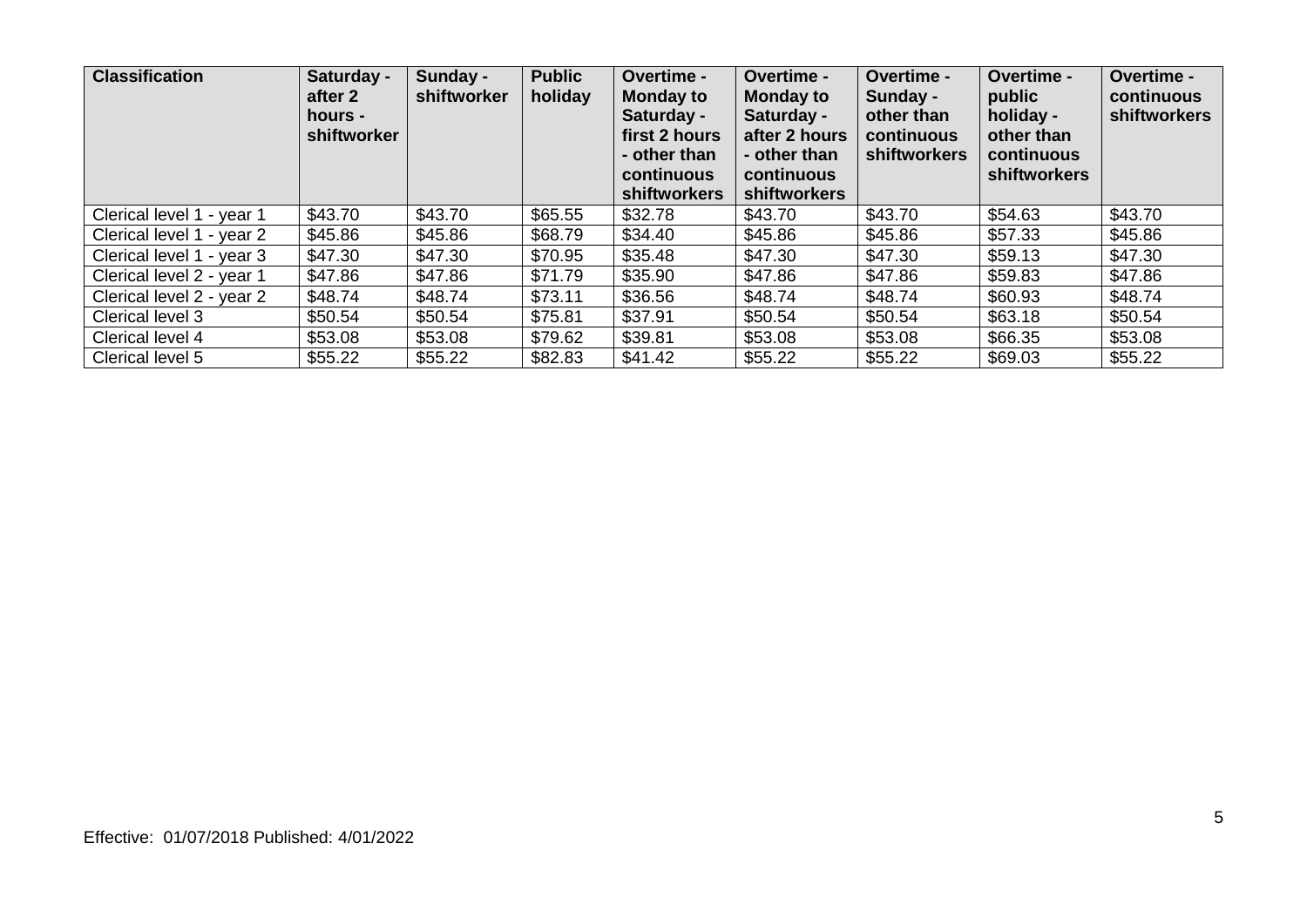# **Casual**

| <b>Classification</b>                                                        | Hourly pay<br>rate | <b>Afternoon</b><br>shift | <b>Night shift</b> | <b>Permanent</b><br>afternoon | <b>Permanent</b><br>night shift | Saturday -<br>first 2 hours - | Saturday -<br>after 2 hours - |
|------------------------------------------------------------------------------|--------------------|---------------------------|--------------------|-------------------------------|---------------------------------|-------------------------------|-------------------------------|
|                                                                              |                    |                           |                    | shift                         |                                 | shiftworker                   | shiftworker                   |
| Refinery operations -<br>trainee operator level 1                            | \$27.46            | \$30.76                   | \$30.76            | \$31.86                       | \$34.05                         | \$38.45                       | \$49.43                       |
| Refinery operations -<br>outside operator level 2                            | \$29.75            | \$33.32                   | \$33.32            | \$34.51                       | \$36.89                         | \$41.65                       | \$53.55                       |
| Refinery operations -<br>advanced outside operator<br>level 3                | \$32.20            | \$36.06                   | \$36.06            | \$37.35                       | \$39.93                         | \$45.08                       | \$57.96                       |
| Refinery operations -<br>console operator level 4                            | \$35.70            | \$39.98                   | \$39.98            | \$41.41                       | \$44.27                         | \$49.98                       | \$64.26                       |
| Refinery operations - head<br>operator level 5                               | \$38.44            | \$43.05                   | \$43.05            | \$44.59                       | \$47.66                         | \$53.81                       | \$69.19                       |
| Lubricants/bitumen plants<br>and terminals - trainee<br>level 1              | \$26.89            | \$30.11                   | \$30.11            | \$31.19                       | \$33.34                         | \$37.64                       | \$48.40                       |
| Lubricants/bitumen plants<br>and terminals - operator<br>(competent) level 2 | \$28.43            | \$31.84                   | \$31.84            | \$32.97                       | \$35.25                         | \$39.80                       | \$51.17                       |
| Lubricants/bitumen plants<br>and terminals - operator<br>(advanced) level 3  | \$29.69            | \$33.25                   | \$33.25            | \$34.44                       | \$36.81                         | \$41.56                       | \$53.44                       |
| Lubricants/bitumen plants<br>and terminals - specialist<br>blender level 4   | \$30.94            | \$34.65                   | \$34.65            | \$35.89                       | \$38.36                         | \$43.31                       | \$55.69                       |
| Lubricants/bitumen plants<br>and terminals - head<br>operator level 5        | \$32.18            | \$36.04                   | \$36.04            | \$37.32                       | \$39.90                         | \$45.05                       | \$57.92                       |
| Maintenance -<br>tradesperson                                                | \$31.11            | \$34.85                   | \$34.85            | \$36.09                       | \$38.58                         | \$43.56                       | \$56.00                       |
| Maintenance - advanced<br>tradesperson                                       | \$33.11            | \$37.09                   | \$37.09            | \$38.41                       | \$41.06                         | \$46.36                       | \$59.60                       |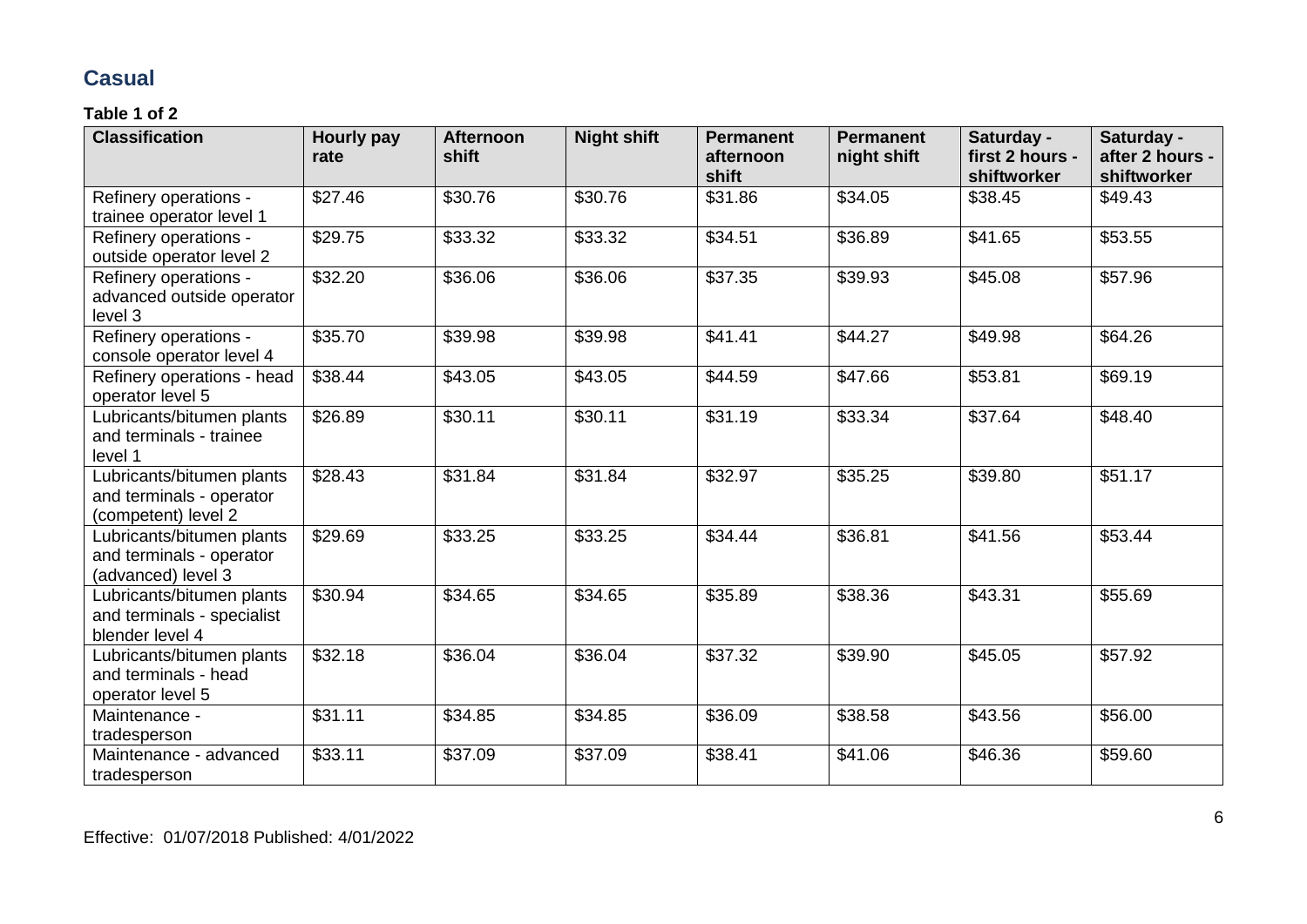| <b>Classification</b>                     | <b>Hourly pay</b><br>rate | <b>Afternoon</b><br>shift | <b>Night shift</b> | <b>Permanent</b><br>afternoon<br>shift | <b>Permanent</b><br>night shift | Saturday -<br>first 2 hours -<br>shiftworker | Saturday -<br>after 2 hours -<br>shiftworker |
|-------------------------------------------|---------------------------|---------------------------|--------------------|----------------------------------------|---------------------------------|----------------------------------------------|----------------------------------------------|
| Maintenance - dual trade<br>tradesperson  | \$35.41                   | \$39.66                   | \$39.66            | \$41.08                                | \$43.91                         | \$49.58                                      | \$63.74                                      |
| Maintenance -<br>maintenance co-ordinator | \$36.85                   | \$41.27                   | \$41.27            | \$42.75                                | \$45.69                         | \$51.59                                      | \$66.33                                      |
| Clerical level 1 - year 1                 | \$27.31                   | \$30.59                   | \$30.59            | \$31.68                                | \$33.87                         | \$38.24                                      | \$49.16                                      |
| Clerical level 1 - year 2                 | \$28.66                   | \$32.10                   | \$32.10            | \$33.25                                | \$35.54                         | \$40.13                                      | \$51.59                                      |
| Clerical level 1 - year 3                 | \$29.56                   | \$33.11                   | \$33.11            | \$34.29                                | \$36.66                         | \$41.39                                      | \$53.21                                      |
| Clerical level 2 - year 1                 | \$29.91                   | \$33.50                   | \$33.50            | \$34.70                                | \$37.09                         | \$41.88                                      | \$53.84                                      |
| Clerical level 2 - year 2                 | \$30.46                   | \$34.12                   | \$34.12            | \$35.34                                | \$37.77                         | \$42.65                                      | \$54.83                                      |
| Clerical level 3                          | \$31.59                   | \$35.38                   | \$35.38            | \$36.64                                | \$39.17                         | \$44.22                                      | \$56.86                                      |
| Clerical level 4                          | \$33.18                   | \$37.16                   | \$37.16            | \$38.48                                | \$41.14                         | \$46.45                                      | \$59.72                                      |
| Clerical level 5                          | \$34.51                   | \$38.65                   | \$38.65            | \$40.03                                | \$42.80                         | \$48.32                                      | \$62.12                                      |

| <b>Classification</b>                                         | Sunday -<br>shiftworker | <b>Public</b><br>holiday | <b>Overtime -</b><br><b>Monday to</b><br>Saturday - first 2<br>hours - other<br>than continuous<br>shiftworkers | Overtime -<br><b>Monday to</b><br><b>Saturday - after 2</b><br>hours - other<br>than continuous<br><b>shiftworkers</b> | Overtime -<br>Sunday -<br>other than<br>continuous<br>shiftworkers | Overtime -<br>public<br>holiday -<br>other than<br>continuous<br>shiftworkers | <b>Overtime -</b><br>continuous<br><b>shiftworkers</b> |
|---------------------------------------------------------------|-------------------------|--------------------------|-----------------------------------------------------------------------------------------------------------------|------------------------------------------------------------------------------------------------------------------------|--------------------------------------------------------------------|-------------------------------------------------------------------------------|--------------------------------------------------------|
| Refinery operations -<br>trainee operator level 1             | \$49.43                 | \$71.40                  | \$38.45                                                                                                         | \$49.43                                                                                                                | \$49.43                                                            | \$60.42                                                                       | \$49.43                                                |
| Refinery operations -<br>outside operator level 2             | \$53.55                 | \$77.35                  | \$41.65                                                                                                         | \$53.55                                                                                                                | \$53.55                                                            | \$65.45                                                                       | \$53.55                                                |
| Refinery operations -<br>advanced outside<br>operator level 3 | \$57.96                 | \$83.72                  | \$45.08                                                                                                         | \$57.96                                                                                                                | \$57.96                                                            | \$70.84                                                                       | \$57.96                                                |
| Refinery operations -<br>console operator level 4             | \$64.26                 | \$92.82                  | \$49.98                                                                                                         | \$64.26                                                                                                                | \$64.26                                                            | \$78.54                                                                       | \$64.26                                                |
| Refinery operations -<br>head operator level 5                | \$69.19                 | \$99.94                  | \$53.81                                                                                                         | \$69.19                                                                                                                | \$69.19                                                            | \$84.56                                                                       | \$69.19                                                |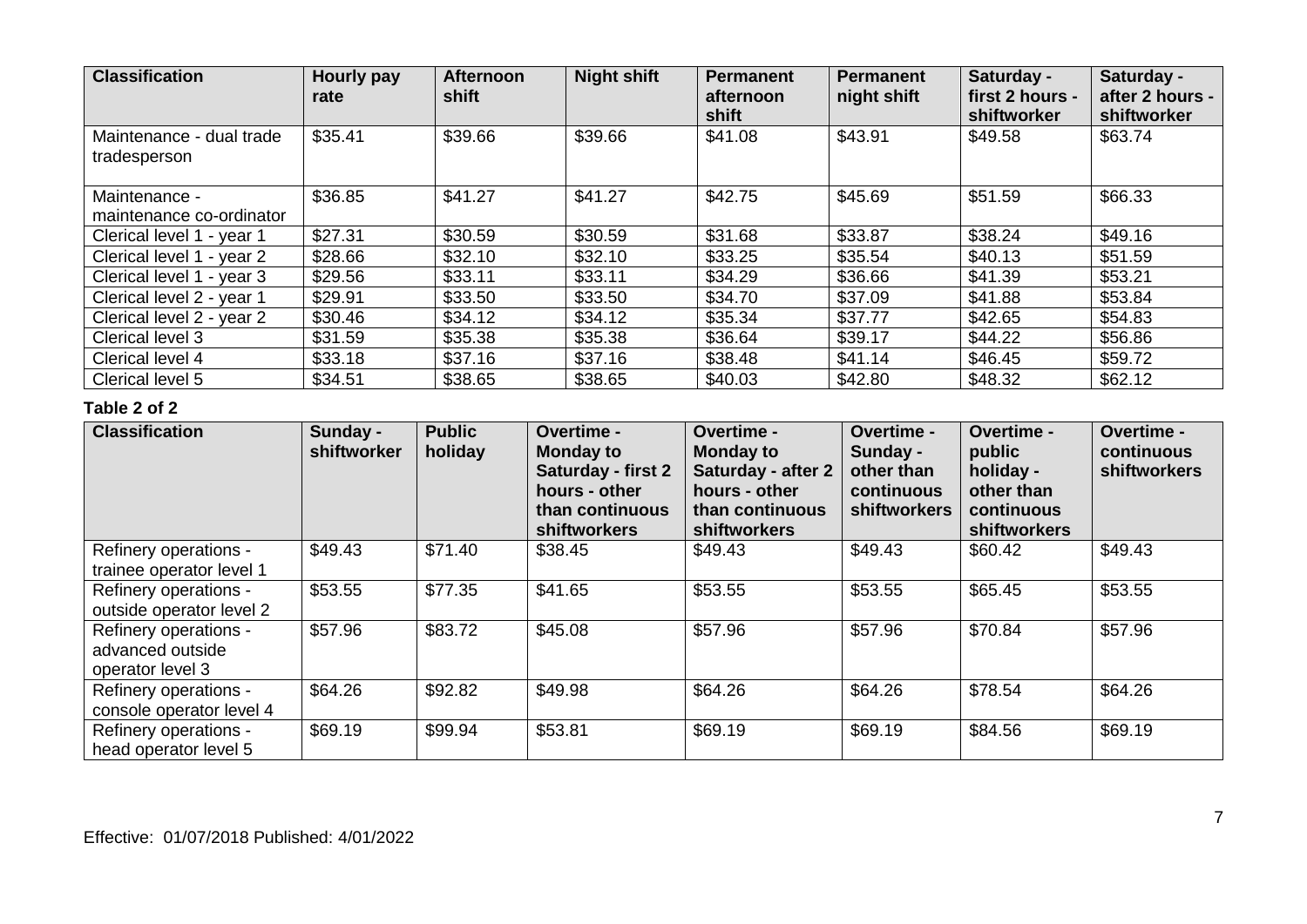| <b>Classification</b>                                                        | Sunday -<br>shiftworker | <b>Public</b><br>holiday | Overtime -<br><b>Monday to</b><br>Saturday - first 2<br>hours - other<br>than continuous | Overtime -<br><b>Monday to</b><br>Saturday - after 2<br>hours - other<br>than continuous | Overtime -<br>Sunday -<br>other than<br>continuous<br>shiftworkers | Overtime -<br>public<br>holiday -<br>other than<br>continuous | Overtime -<br>continuous<br>shiftworkers |
|------------------------------------------------------------------------------|-------------------------|--------------------------|------------------------------------------------------------------------------------------|------------------------------------------------------------------------------------------|--------------------------------------------------------------------|---------------------------------------------------------------|------------------------------------------|
|                                                                              |                         |                          | shiftworkers                                                                             | shiftworkers                                                                             |                                                                    | shiftworkers                                                  |                                          |
| Lubricants/bitumen plants<br>and terminals - trainee<br>level 1              | \$48.40                 | \$69.91                  | \$37.64                                                                                  | \$48.40                                                                                  | \$48.40                                                            | \$59.15                                                       | \$48.40                                  |
| Lubricants/bitumen plants<br>and terminals - operator<br>(competent) level 2 | \$51.17                 | \$73.91                  | \$39.80                                                                                  | \$51.17                                                                                  | \$51.17                                                            | \$62.54                                                       | \$51.17                                  |
| Lubricants/bitumen plants<br>and terminals - operator<br>(advanced) level 3  | \$53.44                 | \$77.19                  | \$41.56                                                                                  | \$53.44                                                                                  | \$53.44                                                            | \$65.31                                                       | \$53.44                                  |
| Lubricants/bitumen plants<br>and terminals - specialist<br>blender level 4   | \$55.69                 | \$80.44                  | \$43.31                                                                                  | \$55.69                                                                                  | \$55.69                                                            | \$68.06                                                       | \$55.69                                  |
| Lubricants/bitumen plants<br>and terminals - head<br>operator level 5        | \$57.92                 | \$83.66                  | \$45.05                                                                                  | \$57.92                                                                                  | \$57.92                                                            | \$70.79                                                       | $\overline{$}57.92$                      |
| Maintenance -<br>tradesperson                                                | \$56.00                 | \$80.89                  | \$43.56                                                                                  | \$56.00                                                                                  | \$56.00                                                            | \$68.45                                                       | \$56.00                                  |
| Maintenance - advanced<br>tradesperson                                       | \$59.60                 | \$86.09                  | \$46.36                                                                                  | \$59.60                                                                                  | \$59.60                                                            | \$72.85                                                       | \$59.60                                  |
| Maintenance - dual trade<br>tradesperson                                     | \$63.74                 | \$92.07                  | \$49.58                                                                                  | \$63.74                                                                                  | \$63.74                                                            | \$77.91                                                       | \$63.74                                  |
| Maintenance -<br>maintenance co-ordinator                                    | \$66.33                 | \$95.81                  | \$51.59                                                                                  | \$66.33                                                                                  | \$66.33                                                            | \$81.07                                                       | \$66.33                                  |
| Clerical level 1 - year 1                                                    | \$49.16                 | \$71.01                  | \$38.24                                                                                  | \$49.16                                                                                  | \$49.16                                                            | \$60.09                                                       | \$49.16                                  |
| Clerical level 1 - year 2                                                    | $\overline{$}51.59$     | \$74.52                  | \$40.13                                                                                  | \$51.59                                                                                  | \$51.59                                                            | \$63.06                                                       | \$51.59                                  |
| Clerical level 1 - year 3                                                    | \$53.21                 | \$76.86                  | \$41.39                                                                                  | \$53.21                                                                                  | \$53.21                                                            | \$65.04                                                       | \$53.21                                  |
| Clerical level 2 - year 1                                                    | \$53.84                 | \$77.77                  | \$41.88                                                                                  | \$53.84                                                                                  | \$53.84                                                            | \$65.81                                                       | \$53.84                                  |
| Clerical level 2 - year 2                                                    | \$54.83                 | \$79.20                  | \$42.65                                                                                  | \$54.83                                                                                  | \$54.83                                                            | \$67.02                                                       | \$54.83                                  |
| Clerical level 3                                                             | \$56.86                 | \$82.13                  | \$44.22                                                                                  | \$56.86                                                                                  | \$56.86                                                            | \$69.49                                                       | \$56.86                                  |
| Clerical level 4                                                             | \$59.72                 | \$86.26                  | \$46.45                                                                                  | \$59.72                                                                                  | \$59.72                                                            | \$72.99                                                       | \$59.72                                  |
| Clerical level 5                                                             | \$62.12                 | \$89.73                  | \$48.32                                                                                  | \$62.12                                                                                  | \$62.12                                                            | \$75.93                                                       | \$62.12                                  |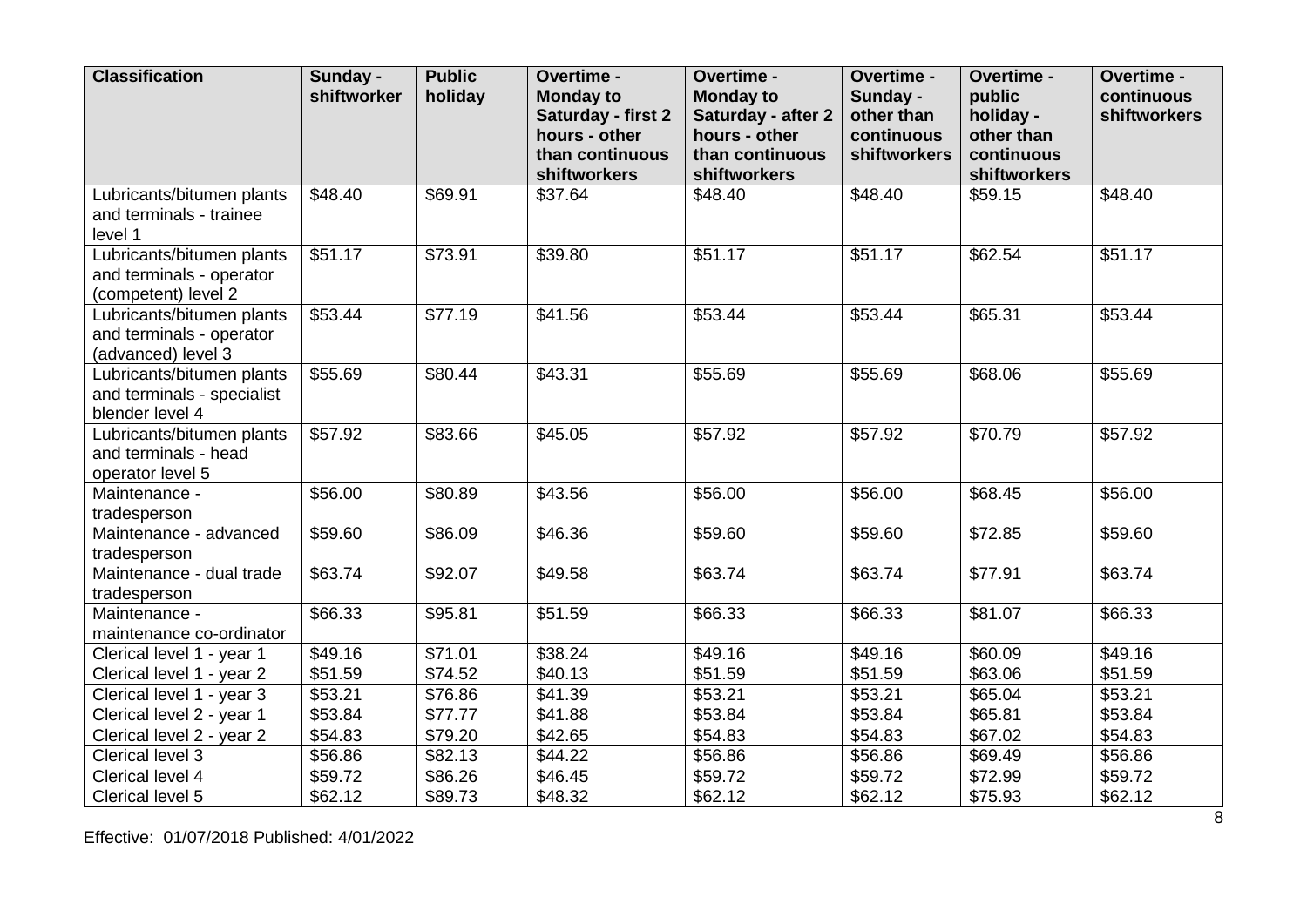## **Junior - Full-time & part-time - 16 years or less**

Note: Trade qualified juniors must be paid the appropriate adult rate (see adult rates tables)

| <b>Classification</b>                                                        | <b>Weekly pay</b><br>rate | Hourly pay<br>rate | <b>Afternoon</b><br>shift | <b>Night shift</b>  | <b>Permanent</b><br>afternoon<br>shift | <b>Permanent</b><br>night shift | Saturday -<br>first 2 hours -<br>shiftworker |
|------------------------------------------------------------------------------|---------------------------|--------------------|---------------------------|---------------------|----------------------------------------|---------------------------------|----------------------------------------------|
| Refinery operations -<br>trainee operator level 1                            | \$585.05                  | \$16.72            | \$19.23                   | $\overline{$}19.23$ | \$20.06                                | \$21.74                         | \$25.08                                      |
| Refinery operations -<br>outside operator level 2                            | \$633.13                  | \$18.09            | \$20.80                   | \$20.80             | \$21.71                                | \$23.52                         | \$27.14                                      |
| Refinery operations -<br>advanced outside operator<br>level 3                | \$684.58                  | \$19.56            | \$22.49                   | \$22.49             | \$23.47                                | \$25.43                         | \$29.34                                      |
| Refinery operations -<br>console operator level 4                            | \$757.93                  | \$21.66            | \$24.91                   | \$24.91             | \$25.99                                | \$28.16                         | \$32.49                                      |
| Refinery operations - head<br>operator level 5                               | \$815.38                  | \$23.30            | \$26.80                   | \$26.80             | \$27.96                                | \$30.29                         | \$34.95                                      |
| Lubricants/bitumen plants<br>and terminals - trainee<br>level 1              | \$572.90                  | \$16.37            | \$18.83                   | \$18.83             | \$19.64                                | \$21.28                         | \$24.56                                      |
| Lubricants/bitumen plants<br>and terminals - operator<br>(competent) level 2 | \$605.23                  | \$17.30            | \$19.90                   | \$19.90             | \$20.76                                | \$22.49                         | \$25.95                                      |
| Lubricants/bitumen plants<br>and terminals - operator<br>(advanced) level 3  | \$631.70                  | \$18.05            | \$20.76                   | \$20.76             | \$21.66                                | \$23.47                         | \$27.08                                      |
| Lubricants/bitumen plants<br>and terminals - specialist<br>blender level 4   | \$657.88                  | \$18.80            | \$21.62                   | \$21.62             | \$22.56                                | \$24.44                         | \$28.20                                      |
| Lubricants/bitumen plants<br>and terminals - head<br>operator level 5        | \$684.05                  | \$19.55            | \$22.48                   | \$22.48             | \$23.46                                | \$25.42                         | \$29.33                                      |
| Maintenance -<br>maintenance co-ordinator                                    | \$782.15                  | \$22.35            | \$25.70                   | \$25.70             | \$26.82                                | \$29.06                         | \$33.53                                      |
| Clerical level 1 - year 1                                                    | \$573.53                  | \$16.39            | \$18.85                   | \$18.85             | \$19.67                                | \$21.31                         | \$24.59                                      |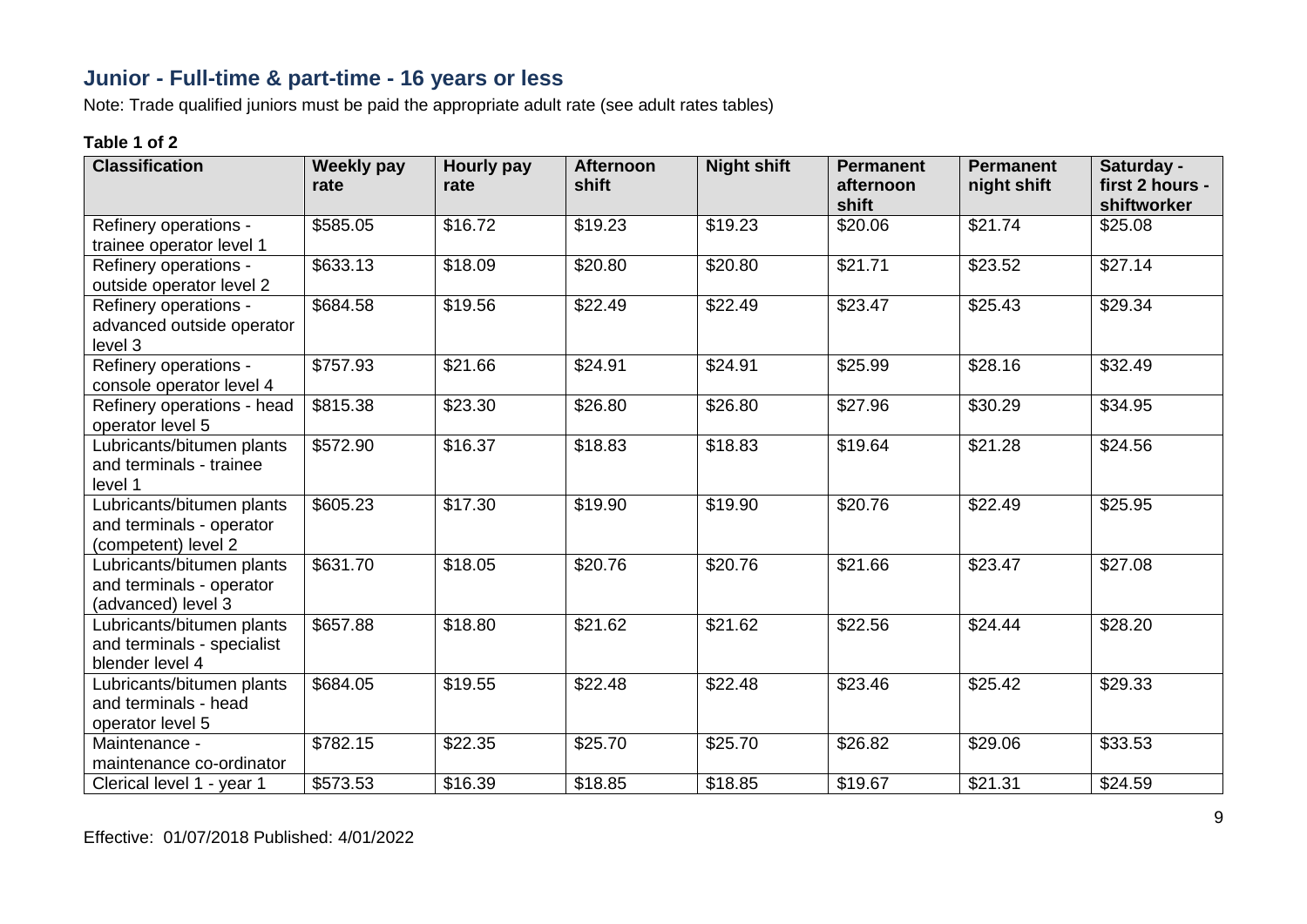| <b>Classification</b>          | Weekly pay<br>rate | Hourly pay<br>rate | <b>Afternoon</b><br>shift | <b>Night shift</b> | <b>Permanent</b><br>afternoon<br>shift | <b>Permanent</b><br>night shift | Saturday -<br>first 2 hours -<br>shiftworker |
|--------------------------------|--------------------|--------------------|---------------------------|--------------------|----------------------------------------|---------------------------------|----------------------------------------------|
| Clerical level 1<br>l - year 2 | \$601.88           | \$17.20            | \$19.78                   | \$19.78            | \$20.64                                | \$22.36                         | \$25.80                                      |
| Clerical level 1 - year 3      | \$620.70           | \$17.73            | \$20.39                   | \$20.39            | \$21.28                                | \$23.05                         | \$26.60                                      |
| Clerical level 2 - year 1      | \$628.05           | \$17.94            | \$20.63                   | \$20.63            | \$21.53                                | \$23.32                         | \$26.91                                      |
| Clerical level 2 - year 2      | \$639.68           | \$18.28            | \$21.02                   | \$21.02            | \$21.94                                | \$23.76                         | \$27.42                                      |
| Clerical level 3               | \$663.38           | \$18.95            | \$21.79                   | \$21.79            | \$22.74                                | \$24.64                         | \$28.43                                      |
| Clerical level 4               | \$696.60           | \$19.90            | \$22.89                   | \$22.89            | \$23.88                                | \$25.87                         | \$29.85                                      |
| Clerical level 5               | \$724.88           | \$20.71            | \$23.82                   | \$23.82            | \$24.85                                | \$26.92                         | \$31.07                                      |

| <b>Classification</b>                                           | Saturday -<br>after 2<br>hours -<br>shiftworker | Sunday -<br>shiftworker | <b>Public</b><br>holiday | Overtime -<br><b>Monday to</b><br>Saturday -<br>first 2 hours<br>- other than<br>continuous<br>shiftworkers | <b>Overtime -</b><br><b>Monday to</b><br>Saturday -<br>after 2 hours<br>- other than<br>continuous<br>shiftworkers | <b>Overtime -</b><br>Sunday -<br>other than<br>continuous<br>shiftworkers | <b>Overtime -</b><br>public<br>holiday -<br>other than<br>continuous<br><b>shiftworkers</b> | Overtime -<br>continuous<br><b>shiftworkers</b> |
|-----------------------------------------------------------------|-------------------------------------------------|-------------------------|--------------------------|-------------------------------------------------------------------------------------------------------------|--------------------------------------------------------------------------------------------------------------------|---------------------------------------------------------------------------|---------------------------------------------------------------------------------------------|-------------------------------------------------|
| Refinery operations -<br>trainee operator level 1               | \$33.44                                         | \$33.44                 | \$50.16                  | \$25.08                                                                                                     | \$33.44                                                                                                            | \$33.44                                                                   | \$41.80                                                                                     | \$33.44                                         |
| Refinery operations -<br>outside operator level 2               | \$36.18                                         | \$36.18                 | \$54.27                  | \$27.14                                                                                                     | \$36.18                                                                                                            | \$36.18                                                                   | \$45.23                                                                                     | \$36.18                                         |
| Refinery operations -<br>advanced outside<br>operator level 3   | \$39.12                                         | \$39.12                 | \$58.68                  | \$29.34                                                                                                     | \$39.12                                                                                                            | \$39.12                                                                   | \$48.90                                                                                     | \$39.12                                         |
| Refinery operations -<br>console operator level 4               | \$43.32                                         | \$43.32                 | \$64.98                  | \$32.49                                                                                                     | \$43.32                                                                                                            | \$43.32                                                                   | \$54.15                                                                                     | \$43.32                                         |
| Refinery operations -<br>head operator level 5                  | \$46.60                                         | \$46.60                 | \$69.90                  | \$34.95                                                                                                     | \$46.60                                                                                                            | \$46.60                                                                   | \$58.25                                                                                     | \$46.60                                         |
| Lubricants/bitumen plants<br>and terminals - trainee<br>level 1 | \$32.74                                         | \$32.74                 | \$49.11                  | \$24.56                                                                                                     | \$32.74                                                                                                            | \$32.74                                                                   | \$40.93                                                                                     | \$32.74                                         |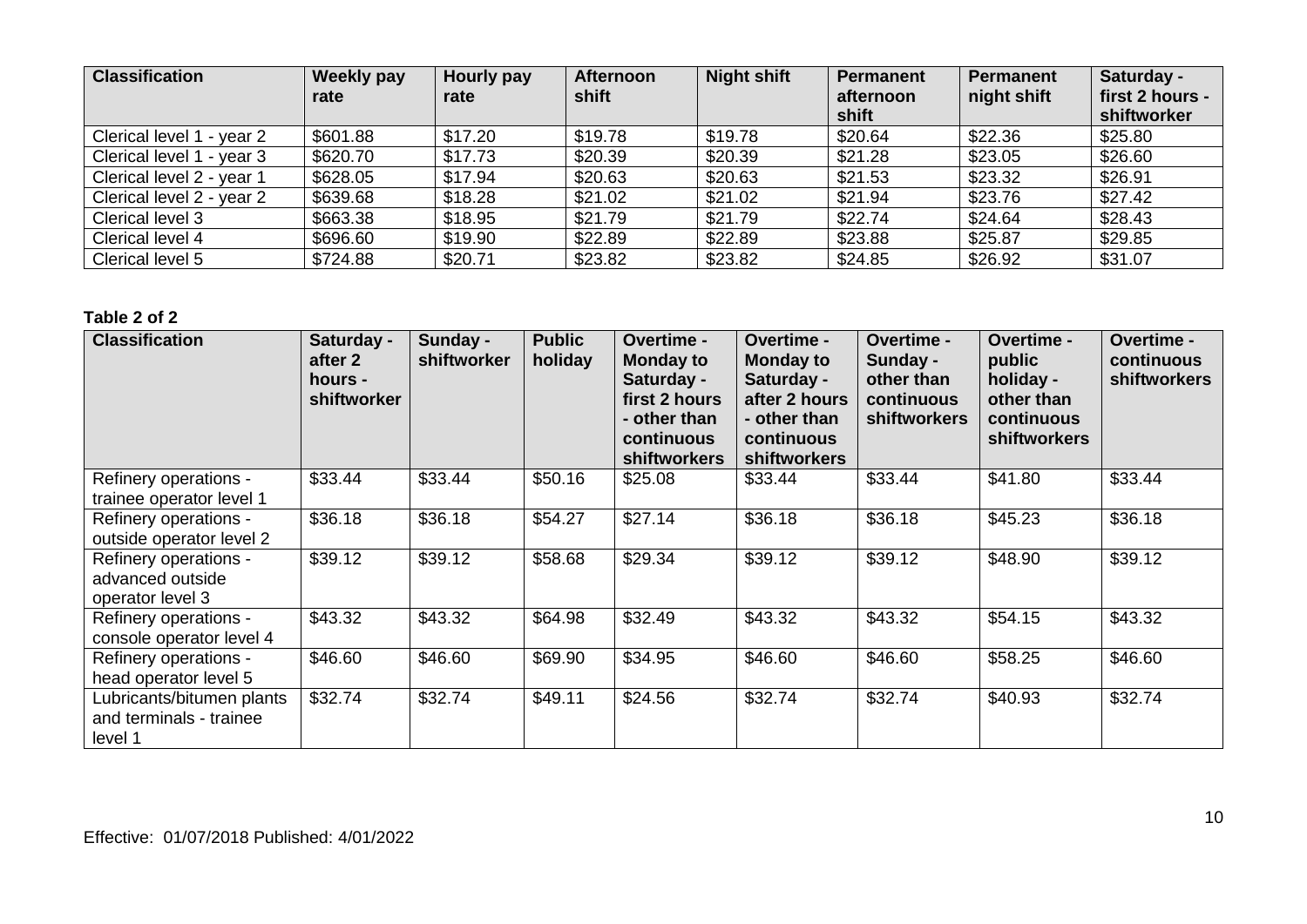| <b>Classification</b>                                                        | Saturday -<br>after 2<br>hours -<br>shiftworker | Sunday -<br>shiftworker | <b>Public</b><br>holiday | Overtime -<br><b>Monday to</b><br>Saturday -<br>first 2 hours<br>- other than<br>continuous<br>shiftworkers | Overtime -<br><b>Monday to</b><br>Saturday -<br>after 2 hours<br>- other than<br>continuous<br>shiftworkers | Overtime -<br>Sunday -<br>other than<br>continuous<br>shiftworkers | Overtime -<br>public<br>holiday -<br>other than<br>continuous<br><b>shiftworkers</b> | Overtime -<br>continuous<br>shiftworkers |
|------------------------------------------------------------------------------|-------------------------------------------------|-------------------------|--------------------------|-------------------------------------------------------------------------------------------------------------|-------------------------------------------------------------------------------------------------------------|--------------------------------------------------------------------|--------------------------------------------------------------------------------------|------------------------------------------|
| Lubricants/bitumen plants<br>and terminals - operator<br>(competent) level 2 | \$34.60                                         | \$34.60                 | \$51.90                  | \$25.95                                                                                                     | \$34.60                                                                                                     | \$34.60                                                            | \$43.25                                                                              | \$34.60                                  |
| Lubricants/bitumen plants<br>and terminals - operator<br>(advanced) level 3  | \$36.10                                         | \$36.10                 | \$54.15                  | \$27.08                                                                                                     | \$36.10                                                                                                     | \$36.10                                                            | \$45.13                                                                              | \$36.10                                  |
| Lubricants/bitumen plants<br>and terminals - specialist<br>blender level 4   | \$37.60                                         | \$37.60                 | \$56.40                  | \$28.20                                                                                                     | \$37.60                                                                                                     | \$37.60                                                            | \$47.00                                                                              | \$37.60                                  |
| Lubricants/bitumen plants<br>and terminals - head<br>operator level 5        | \$39.10                                         | \$39.10                 | \$58.65                  | \$29.33                                                                                                     | \$39.10                                                                                                     | \$39.10                                                            | \$48.88                                                                              | $\overline{$}39.10$                      |
| Maintenance -<br>maintenance co-ordinator                                    | \$44.70                                         | \$44.70                 | \$67.05                  | \$33.53                                                                                                     | \$44.70                                                                                                     | \$44.70                                                            | \$55.88                                                                              | \$44.70                                  |
| Clerical level 1 - year 1                                                    | \$32.78                                         | \$32.78                 | \$49.17                  | \$24.59                                                                                                     | \$32.78                                                                                                     | \$32.78                                                            | \$40.98                                                                              | \$32.78                                  |
| Clerical level 1 - year 2                                                    | \$34.40                                         | \$34.40                 | \$51.60                  | \$25.80                                                                                                     | \$34.40                                                                                                     | \$34.40                                                            | \$43.00                                                                              | \$34.40                                  |
| Clerical level 1 - year 3                                                    | \$35.46                                         | \$35.46                 | \$53.19                  | \$26.60                                                                                                     | \$35.46                                                                                                     | \$35.46                                                            | \$44.33                                                                              | \$35.46                                  |
| Clerical level 2 - year 1                                                    | \$35.88                                         | \$35.88                 | \$53.82                  | \$26.91                                                                                                     | \$35.88                                                                                                     | \$35.88                                                            | \$44.85                                                                              | \$35.88                                  |
| Clerical level 2 - year 2                                                    | \$36.56                                         | \$36.56                 | \$54.84                  | \$27.42                                                                                                     | \$36.56                                                                                                     | \$36.56                                                            | \$45.70                                                                              | \$36.56                                  |
| Clerical level 3                                                             | \$37.90                                         | \$37.90                 | \$56.85                  | \$28.43                                                                                                     | \$37.90                                                                                                     | \$37.90                                                            | \$47.38                                                                              | \$37.90                                  |
| Clerical level 4                                                             | \$39.80                                         | \$39.80                 | \$59.70                  | \$29.85                                                                                                     | \$39.80                                                                                                     | \$39.80                                                            | \$49.75                                                                              | \$39.80                                  |
| Clerical level 5                                                             | \$41.42                                         | \$41.42                 | \$62.13                  | \$31.07                                                                                                     | \$41.42                                                                                                     | \$41.42                                                            | \$51.78                                                                              | \$41.42                                  |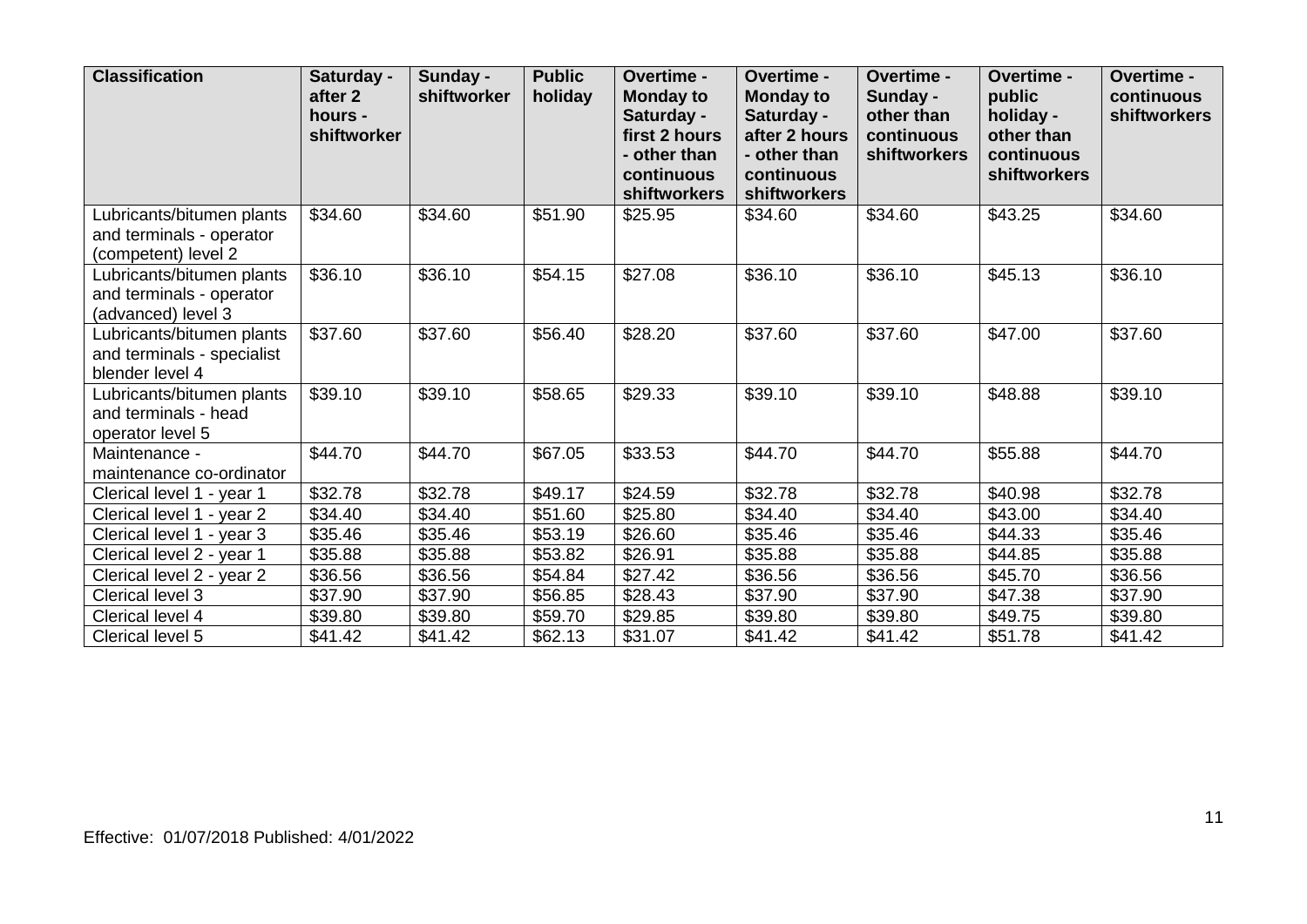# **Junior - Full-time & part-time - 17 years**

Note: Trade qualified juniors must be paid the appropriate adult rate (see adult rates tables)

| <b>Classification</b>                                                        | <b>Weekly pay</b><br>rate | Hourly pay<br>rate | <b>Afternoon</b><br>shift | <b>Night shift</b> | <b>Permanent</b><br>afternoon<br>shift | <b>Permanent</b><br>night shift | Saturday -<br>first 2 hours -<br>shiftworker |
|------------------------------------------------------------------------------|---------------------------|--------------------|---------------------------|--------------------|----------------------------------------|---------------------------------|----------------------------------------------|
| Refinery operations -<br>trainee operator level 1                            | \$658.59                  | \$18.82            | \$21.64                   | \$21.64            | \$22.58                                | \$24.47                         | \$28.23                                      |
| Refinery operations -<br>outside operator level 2                            | \$713.08                  | \$20.38            | \$23.44                   | \$23.44            | \$24.46                                | \$26.49                         | \$30.57                                      |
| Refinery operations -<br>advanced outside operator<br>level 3                | \$771.39                  | \$22.04            | \$25.35                   | \$25.35            | \$26.45                                | \$28.65                         | \$33.06                                      |
| Refinery operations -<br>console operator level 4                            | \$854.52                  | \$24.42            | \$28.08                   | \$28.08            | \$29.30                                | \$31.75                         | \$36.63                                      |
| Refinery operations - head<br>operator level 5                               | \$919.63                  | \$26.28            | \$30.22                   | \$30.22            | \$31.54                                | \$34.16                         | \$39.42                                      |
| Lubricants/bitumen plants<br>and terminals - trainee<br>level 1              | \$644.82                  | \$18.43            | \$21.19                   | \$21.19            | \$22.12                                | \$23.96                         | \$27.65                                      |
| Lubricants/bitumen plants<br>and terminals - operator<br>(competent) level 2 | \$681.46                  | \$19.47            | \$22.39                   | \$22.39            | \$23.36                                | \$25.31                         | \$29.21                                      |
| Lubricants/bitumen plants<br>and terminals - operator<br>(advanced) level 3  | \$711.46                  | \$20.33            | \$23.38                   | \$23.38            | \$24.40                                | \$26.43                         | \$30.50                                      |
| Lubricants/bitumen plants<br>and terminals - specialist<br>blender level 4   | $\sqrt{$741.13}$          | \$21.18            | \$24.36                   | \$24.36            | \$25.42                                | \$27.53                         | \$31.77                                      |
| Lubricants/bitumen plants<br>and terminals - head<br>operator level 5        | \$770.79                  | \$22.03            | \$25.33                   | \$25.33            | \$26.44                                | \$28.64                         | \$33.05                                      |
| Maintenance -<br>maintenance co-ordinator                                    | \$881.97                  | \$25.20            | \$28.98                   | \$28.98            | \$30.24                                | \$32.76                         | \$37.80                                      |
| Clerical level 1 - year 1                                                    | \$650.00                  | \$18.57            | \$21.36                   | \$21.36            | \$22.28                                | \$24.14                         | \$27.86                                      |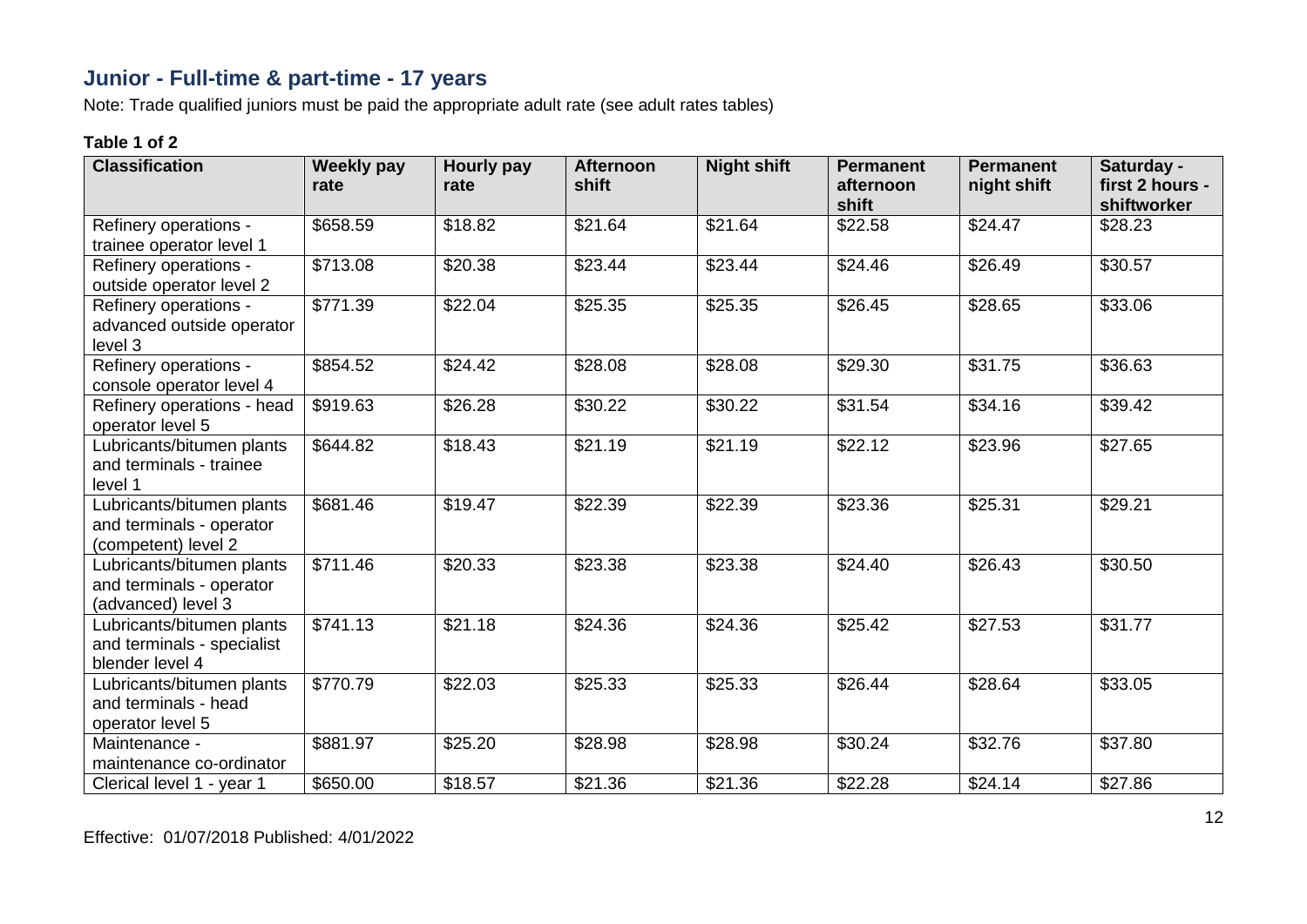| <b>Classification</b>          | Weekly pay<br>rate | Hourly pay<br>rate | <b>Afternoon</b><br>shift | <b>Night shift</b> | <b>Permanent</b><br>afternoon<br>shift | <b>Permanent</b><br>night shift | Saturday -<br>first 2 hours -<br>shiftworker |
|--------------------------------|--------------------|--------------------|---------------------------|--------------------|----------------------------------------|---------------------------------|----------------------------------------------|
| Clerical level 1<br>I - vear 2 | \$682.13           | \$19.49            | \$22.41                   | \$22.41            | \$23.39                                | \$25.34                         | \$29.24                                      |
| Clerical level 1 - year 3      | \$703.46           | \$20.10            | \$23.12                   | \$23.12            | \$24.12                                | \$26.13                         | \$30.15                                      |
| Clerical level 2 - year 1      | \$711.79           | \$20.34            | \$23.39                   | \$23.39            | \$24.41                                | \$26.44                         | \$30.51                                      |
| Clerical level 2 - year 2      | \$724.97           | \$20.71            | \$23.82                   | \$23.82            | \$24.85                                | \$26.92                         | \$31.07                                      |
| Clerical level 3               | \$751.83           | \$21.48            | \$24.70                   | \$24.70            | \$25.78                                | \$27.92                         | \$32.22                                      |
| Clerical level 4               | \$789.48           | \$22.56            | \$25.94                   | \$25.94            | \$27.07                                | \$29.33                         | \$33.84                                      |
| Clerical level 5               | \$821.53           | \$23.47            | \$26.99                   | \$26.99            | \$28.16                                | \$30.51                         | \$35.21                                      |

| <b>Classification</b>                                           | Saturday -<br>after 2<br>hours -<br>shiftworker | Sunday -<br>shiftworker | <b>Public</b><br>holiday | <b>Overtime -</b><br><b>Monday to</b><br>Saturday -<br>first 2 hours<br>- other than<br>continuous<br>shiftworkers | Overtime -<br><b>Monday to</b><br>Saturday -<br>after 2 hours<br>- other than<br>continuous<br><b>shiftworkers</b> | <b>Overtime -</b><br>Sunday -<br>other than<br>continuous<br>shiftworkers | Overtime -<br>public<br>holiday -<br>other than<br>continuous<br>shiftworkers | <b>Overtime -</b><br>continuous<br>shiftworkers |
|-----------------------------------------------------------------|-------------------------------------------------|-------------------------|--------------------------|--------------------------------------------------------------------------------------------------------------------|--------------------------------------------------------------------------------------------------------------------|---------------------------------------------------------------------------|-------------------------------------------------------------------------------|-------------------------------------------------|
| Refinery operations -<br>trainee operator level 1               | \$37.64                                         | \$37.64                 | \$56.46                  | \$28.23                                                                                                            | \$37.64                                                                                                            | \$37.64                                                                   | \$47.05                                                                       | \$37.64                                         |
| Refinery operations -<br>outside operator level 2               | \$40.76                                         | \$40.76                 | \$61.14                  | \$30.57                                                                                                            | \$40.76                                                                                                            | \$40.76                                                                   | \$50.95                                                                       | \$40.76                                         |
| Refinery operations -<br>advanced outside<br>operator level 3   | \$44.08                                         | \$44.08                 | \$66.12                  | \$33.06                                                                                                            | \$44.08                                                                                                            | \$44.08                                                                   | \$55.10                                                                       | \$44.08                                         |
| Refinery operations -<br>console operator level 4               | \$48.84                                         | \$48.84                 | \$73.26                  | \$36.63                                                                                                            | \$48.84                                                                                                            | \$48.84                                                                   | \$61.05                                                                       | \$48.84                                         |
| Refinery operations -<br>head operator level 5                  | \$52.56                                         | \$52.56                 | \$78.84                  | \$39.42                                                                                                            | \$52.56                                                                                                            | \$52.56                                                                   | \$65.70                                                                       | \$52.56                                         |
| Lubricants/bitumen plants<br>and terminals - trainee<br>level 1 | \$36.86                                         | \$36.86                 | \$55.29                  | \$27.65                                                                                                            | \$36.86                                                                                                            | \$36.86                                                                   | \$46.08                                                                       | \$36.86                                         |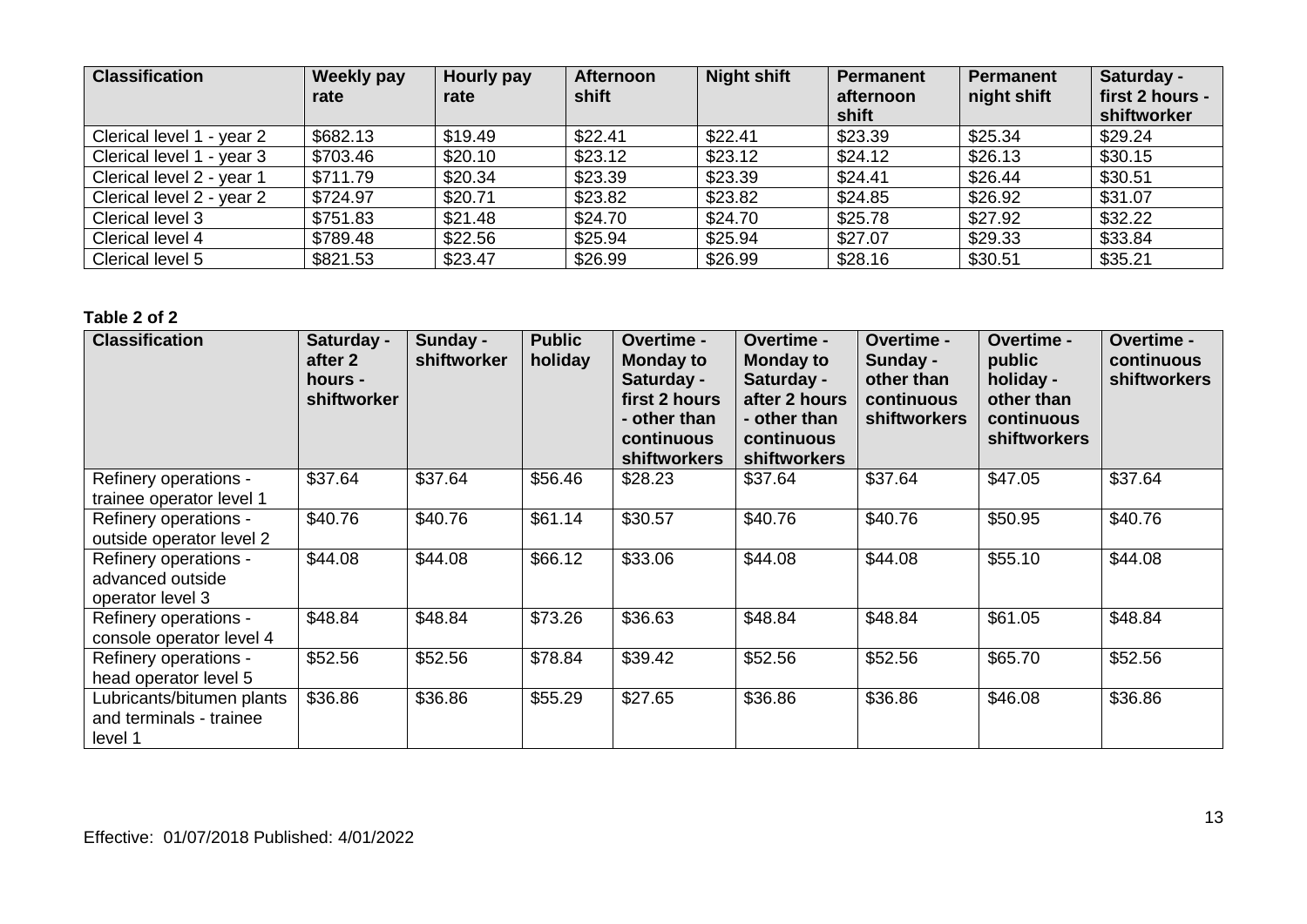| <b>Classification</b>                                                        | Saturday -<br>after <sub>2</sub><br>hours -<br>shiftworker | Sunday -<br>shiftworker | <b>Public</b><br>holiday | Overtime -<br><b>Monday to</b><br>Saturday -<br>first 2 hours<br>- other than<br>continuous<br>shiftworkers | Overtime -<br><b>Monday to</b><br>Saturday -<br>after 2 hours<br>- other than<br>continuous<br>shiftworkers | Overtime -<br>Sunday -<br>other than<br>continuous<br>shiftworkers | Overtime -<br>public<br>holiday -<br>other than<br>continuous<br>shiftworkers | Overtime -<br>continuous<br>shiftworkers |
|------------------------------------------------------------------------------|------------------------------------------------------------|-------------------------|--------------------------|-------------------------------------------------------------------------------------------------------------|-------------------------------------------------------------------------------------------------------------|--------------------------------------------------------------------|-------------------------------------------------------------------------------|------------------------------------------|
| Lubricants/bitumen plants<br>and terminals - operator<br>(competent) level 2 | \$38.94                                                    | \$38.94                 | \$58.41                  | \$29.21                                                                                                     | \$38.94                                                                                                     | \$38.94                                                            | \$48.68                                                                       | \$38.94                                  |
| Lubricants/bitumen plants<br>and terminals - operator<br>(advanced) level 3  | \$40.66                                                    | \$40.66                 | \$60.99                  | \$30.50                                                                                                     | \$40.66                                                                                                     | \$40.66                                                            | \$50.83                                                                       | \$40.66                                  |
| Lubricants/bitumen plants<br>and terminals - specialist<br>blender level 4   | \$42.36                                                    | \$42.36                 | \$63.54                  | \$31.77                                                                                                     | \$42.36                                                                                                     | \$42.36                                                            | \$52.95                                                                       | \$42.36                                  |
| Lubricants/bitumen plants<br>and terminals - head<br>operator level 5        | \$44.06                                                    | \$44.06                 | \$66.09                  | \$33.05                                                                                                     | \$44.06                                                                                                     | \$44.06                                                            | \$55.08                                                                       | \$44.06                                  |
| Maintenance -<br>maintenance co-ordinator                                    | \$50.40                                                    | \$50.40                 | \$75.60                  | \$37.80                                                                                                     | \$50.40                                                                                                     | \$50.40                                                            | \$63.00                                                                       | \$50.40                                  |
| Clerical level 1 - year 1                                                    | \$37.14                                                    | \$37.14                 | \$55.71                  | \$27.86                                                                                                     | \$37.14                                                                                                     | \$37.14                                                            | \$46.43                                                                       | \$37.14                                  |
| Clerical level 1 - year 2                                                    | \$38.98                                                    | \$38.98                 | \$58.47                  | \$29.24                                                                                                     | \$38.98                                                                                                     | \$38.98                                                            | \$48.73                                                                       | \$38.98                                  |
| Clerical level 1 - year 3                                                    | \$40.20                                                    | \$40.20                 | \$60.30                  | \$30.15                                                                                                     | \$40.20                                                                                                     | \$40.20                                                            | \$50.25                                                                       | \$40.20                                  |
| Clerical level 2 - year 1                                                    | \$40.68                                                    | \$40.68                 | \$61.02                  | \$30.51                                                                                                     | \$40.68                                                                                                     | \$40.68                                                            | \$50.85                                                                       | \$40.68                                  |
| Clerical level 2 - year 2                                                    | \$41.42                                                    | \$41.42                 | \$62.13                  | $\overline{$}31.07$                                                                                         | \$41.42                                                                                                     | \$41.42                                                            | \$51.78                                                                       | \$41.42                                  |
| Clerical level 3                                                             | \$42.96                                                    | \$42.96                 | \$64.44                  | \$32.22                                                                                                     | \$42.96                                                                                                     | \$42.96                                                            | \$53.70                                                                       | \$42.96                                  |
| Clerical level 4                                                             | \$45.12                                                    | \$45.12                 | \$67.68                  | \$33.84                                                                                                     | \$45.12                                                                                                     | \$45.12                                                            | \$56.40                                                                       | \$45.12                                  |
| Clerical level 5                                                             | \$46.94                                                    | \$46.94                 | \$70.41                  | \$35.21                                                                                                     | \$46.94                                                                                                     | \$46.94                                                            | \$58.68                                                                       | \$46.94                                  |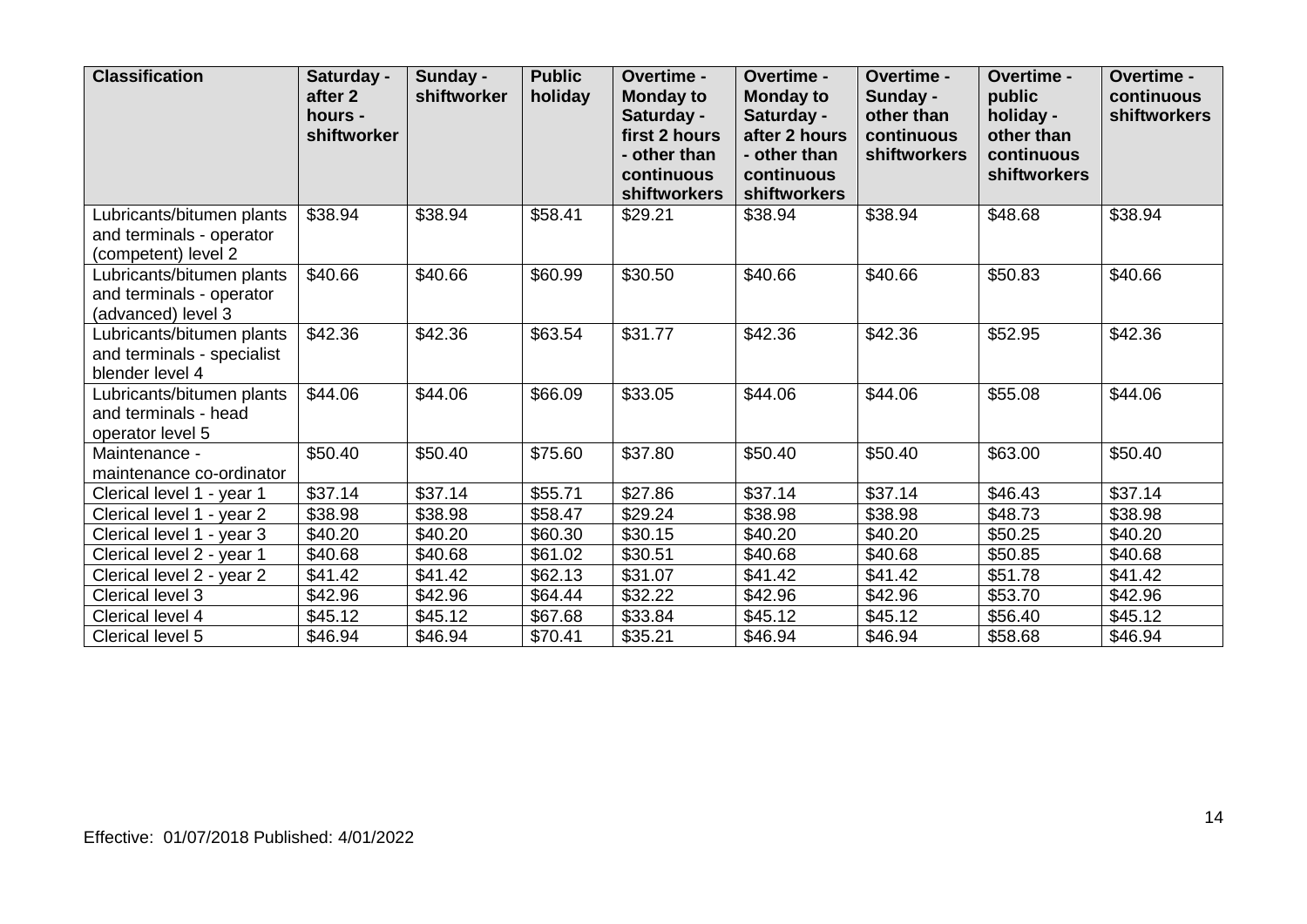## **Junior - Casual - 16 years or less**

Note: Trade qualified juniors must be paid the appropriate adult rate (see adult rates tables)

| <b>Classification</b>                                                        | Hourly pay<br>rate | <b>Afternoon</b><br>shift | <b>Night shift</b> | <b>Permanent</b><br>afternoon<br>shift | <b>Permanent</b><br>night shift | Saturday -<br>first 2 hours -<br>shiftworker | Saturday -<br>after 2 hours -<br>shiftworker |
|------------------------------------------------------------------------------|--------------------|---------------------------|--------------------|----------------------------------------|---------------------------------|----------------------------------------------|----------------------------------------------|
| Refinery operations -<br>trainee operator level 1                            | \$20.90            | \$23.41                   | \$23.41            | \$24.24                                | \$25.92                         | \$29.26                                      | \$37.62                                      |
| Refinery operations -<br>outside operator level 2                            | \$22.61            | \$25.33                   | \$25.33            | \$26.23                                | $\overline{$}28.04$             | \$31.66                                      | \$40.70                                      |
| Refinery operations -<br>advanced outside operator<br>level 3                | \$24.45            | \$27.38                   | \$27.38            | \$28.36                                | \$30.32                         | \$34.23                                      | \$44.01                                      |
| Refinery operations -<br>console operator level 4                            | \$27.08            | \$30.32                   | \$30.32            | \$31.41                                | \$33.57                         | \$37.91                                      | \$48.74                                      |
| Refinery operations - head<br>operator level 5                               | \$29.13            | \$32.62                   | \$32.62            | \$33.79                                | \$36.12                         | \$40.78                                      | \$52.43                                      |
| Lubricants/bitumen plants<br>and terminals - trainee<br>level 1              | \$20.46            | \$22.92                   | \$22.92            | \$23.74                                | $\overline{$}25.37$             | \$28.65                                      | \$36.83                                      |
| Lubricants/bitumen plants<br>and terminals - operator<br>(competent) level 2 | \$21.63            | \$24.22                   | \$24.22            | \$25.09                                | \$26.82                         | \$30.28                                      | \$38.93                                      |
| Lubricants/bitumen plants<br>and terminals - operator<br>(advanced) level 3  | \$22.56            | \$25.27                   | \$25.27            | \$26.17                                | \$27.98                         | \$31.59                                      | \$40.61                                      |
| Lubricants/bitumen plants<br>and terminals - specialist<br>blender level 4   | \$23.50            | \$26.32                   | \$26.32            | \$27.26                                | $\overline{$}29.14$             | \$32.90                                      | \$42.30                                      |
| Lubricants/bitumen plants<br>and terminals - head<br>operator level 5        | \$24.44            | \$27.37                   | \$27.37            | \$28.35                                | \$30.30                         | \$34.21                                      | \$43.99                                      |
| Maintenance -<br>maintenance co-ordinator                                    | \$27.94            | \$31.29                   | \$31.29            | \$32.41                                | \$34.64                         | \$39.11                                      | \$50.29                                      |
| Clerical level 1 - year 1                                                    | \$20.49            | \$22.95                   | \$22.95            | \$23.77                                | \$25.40                         | \$28.68                                      | \$36.88                                      |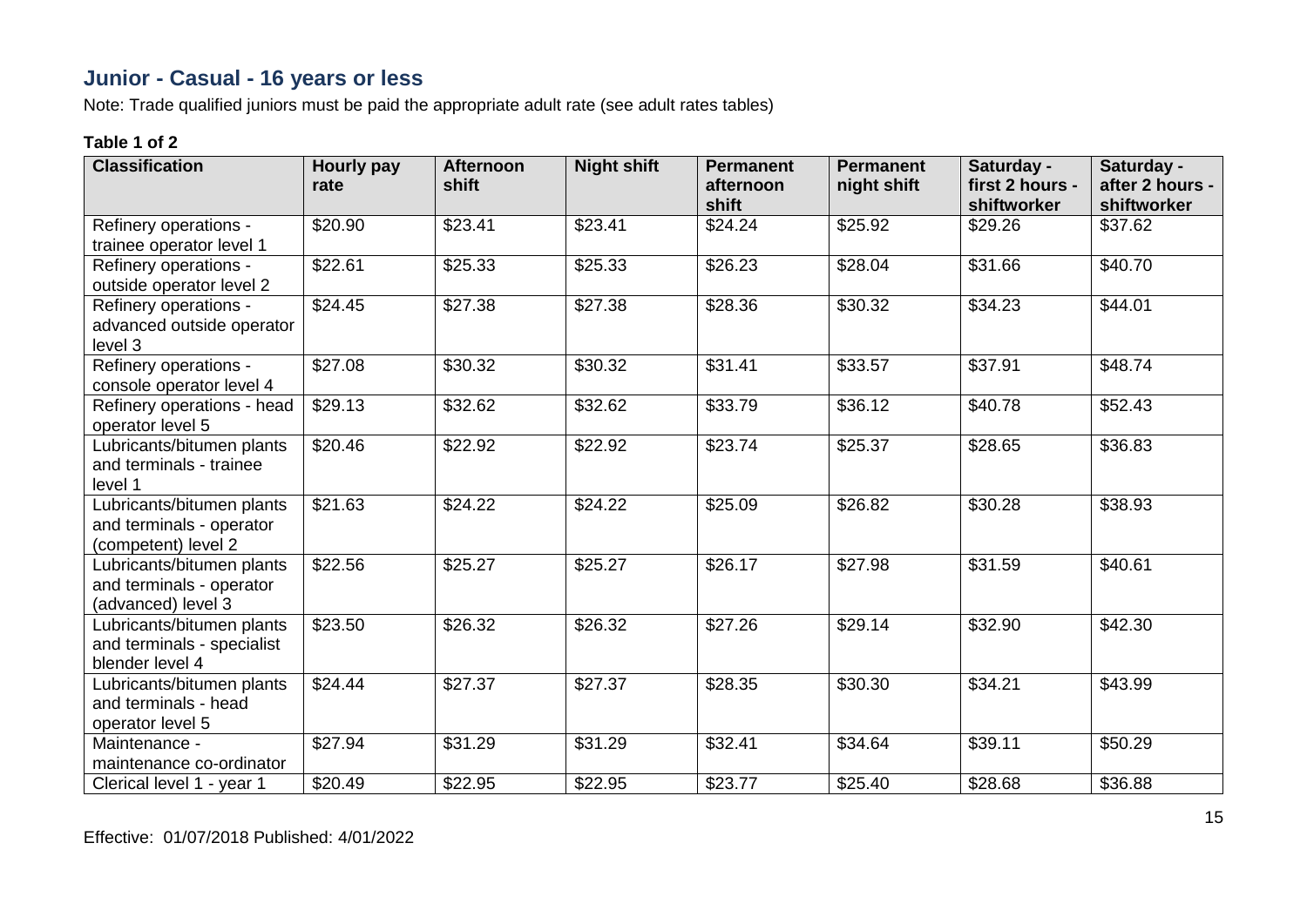| <b>Classification</b>     | Hourly pay<br>rate | <b>Afternoon</b><br>shift | <b>Night shift</b> | Permanent<br>afternoon<br>shift | <b>Permanent</b><br>night shift | Saturday -<br>first 2 hours -<br>shiftworker | Saturday -<br>after 2 hours -<br>shiftworker |
|---------------------------|--------------------|---------------------------|--------------------|---------------------------------|---------------------------------|----------------------------------------------|----------------------------------------------|
| Clerical level 1 - year 2 | \$21.50            | \$24.08                   | \$24.08            | \$24.94                         | \$26.66                         | \$30.10                                      | \$38.70                                      |
| Clerical level 1 - year 3 | \$22.16            | \$24.82                   | \$24.82            | \$25.71                         | \$27.48                         | \$31.03                                      | \$39.89                                      |
| Clerical level 2 - year 1 | \$22.43            | \$25.12                   | \$25.12            | \$26.01                         | \$27.81                         | \$31.40                                      | \$40.37                                      |
| Clerical level 2 - year 2 | \$22.85            | \$25.59                   | \$25.59            | \$26.51                         | \$28.33                         | \$31.99                                      | \$41.13                                      |
| Clerical level 3          | \$23.69            | \$26.53                   | \$26.53            | \$27.48                         | \$29.37                         | \$33.16                                      | \$42.64                                      |
| Clerical level 4          | \$24.88            | \$27.86                   | \$27.86            | \$28.86                         | \$30.85                         | \$34.83                                      | \$44.78                                      |
| Clerical level 5          | \$25.89            | \$28.99                   | \$28.99            | \$30.03                         | \$32.10                         | \$36.24                                      | \$46.60                                      |

| <b>Classification</b>                                           | Sunday -<br>shiftworker | <b>Public</b><br>holiday | Overtime -<br><b>Monday to</b><br>Saturday -<br>first 2 hours -<br>other than<br>continuous<br><b>shiftworkers</b> | Overtime -<br><b>Monday to</b><br>Saturday -<br>after 2 hours -<br>other than<br>continuous<br><b>shiftworkers</b> | Overtime -<br>Sunday -<br>other than<br>continuous<br><b>shiftworkers</b> | Overtime -<br>public holiday<br>- other than<br>continuous<br><b>shiftworkers</b> | Overtime -<br>continuous<br><b>shiftworkers</b> |
|-----------------------------------------------------------------|-------------------------|--------------------------|--------------------------------------------------------------------------------------------------------------------|--------------------------------------------------------------------------------------------------------------------|---------------------------------------------------------------------------|-----------------------------------------------------------------------------------|-------------------------------------------------|
| Refinery operations -<br>trainee operator level 1               | \$37.62                 | \$54.34                  | \$29.26                                                                                                            | \$37.62                                                                                                            | \$37.62                                                                   | \$45.98                                                                           | \$37.62                                         |
| Refinery operations -<br>outside operator level 2               | \$40.70                 | \$58.79                  | \$31.66                                                                                                            | \$40.70                                                                                                            | \$40.70                                                                   | \$49.75                                                                           | \$40.70                                         |
| Refinery operations -<br>advanced outside operator<br>level 3   | \$44.01                 | \$63.57                  | \$34.23                                                                                                            | \$44.01                                                                                                            | \$44.01                                                                   | \$53.79                                                                           | \$44.01                                         |
| Refinery operations -<br>console operator level 4               | \$48.74                 | \$70.40                  | \$37.91                                                                                                            | \$48.74                                                                                                            | \$48.74                                                                   | \$59.57                                                                           | \$48.74                                         |
| Refinery operations - head<br>operator level 5                  | \$52.43                 | \$75.73                  | \$40.78                                                                                                            | \$52.43                                                                                                            | \$52.43                                                                   | \$64.08                                                                           | \$52.43                                         |
| Lubricants/bitumen plants<br>and terminals - trainee<br>level 1 | \$36.83                 | \$53.20                  | \$28.65                                                                                                            | \$36.83                                                                                                            | \$36.83                                                                   | \$45.02                                                                           | \$36.83                                         |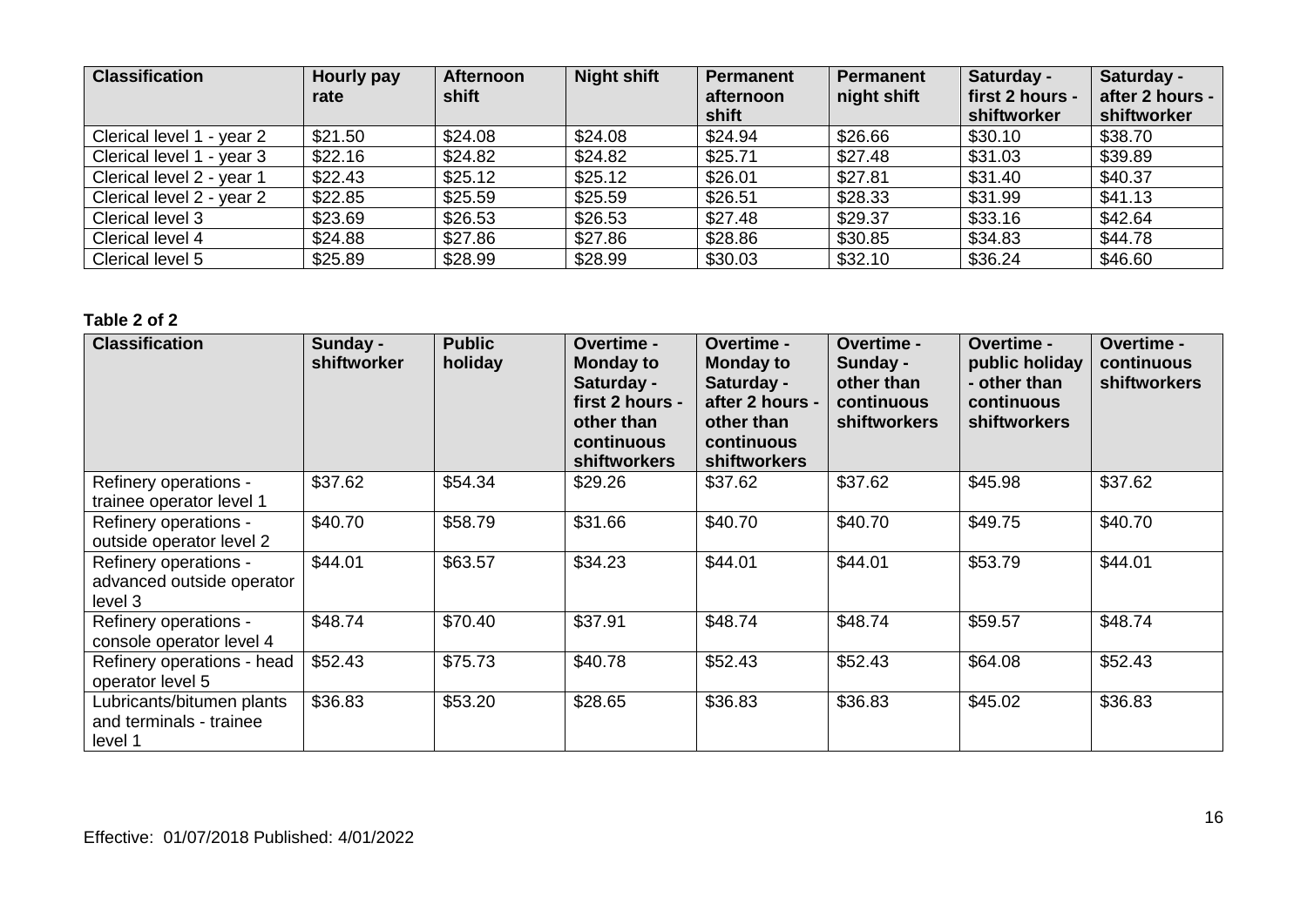| <b>Classification</b>                                                        | Sunday -<br>shiftworker | <b>Public</b><br>holiday | Overtime -<br><b>Monday to</b><br>Saturday -<br>first 2 hours -<br>other than<br>continuous<br>shiftworkers | Overtime -<br><b>Monday to</b><br>Saturday -<br>after 2 hours -<br>other than<br>continuous<br>shiftworkers | Overtime -<br>Sunday -<br>other than<br>continuous<br><b>shiftworkers</b> | Overtime -<br>public holiday<br>- other than<br>continuous<br>shiftworkers | Overtime -<br>continuous<br>shiftworkers |
|------------------------------------------------------------------------------|-------------------------|--------------------------|-------------------------------------------------------------------------------------------------------------|-------------------------------------------------------------------------------------------------------------|---------------------------------------------------------------------------|----------------------------------------------------------------------------|------------------------------------------|
| Lubricants/bitumen plants<br>and terminals - operator<br>(competent) level 2 | \$38.93                 | \$56.23                  | \$30.28                                                                                                     | \$38.93                                                                                                     | \$38.93                                                                   | \$47.58                                                                    | \$38.93                                  |
| Lubricants/bitumen plants<br>and terminals - operator<br>(advanced) level 3  | \$40.61                 | \$58.66                  | \$31.59                                                                                                     | \$40.61                                                                                                     | \$40.61                                                                   | \$49.64                                                                    | \$40.61                                  |
| Lubricants/bitumen plants<br>and terminals - specialist<br>blender level 4   | \$42.30                 | \$61.10                  | \$32.90                                                                                                     | \$42.30                                                                                                     | \$42.30                                                                   | \$51.70                                                                    | \$42.30                                  |
| Lubricants/bitumen plants<br>and terminals - head<br>operator level 5        | \$43.99                 | \$63.54                  | \$34.21                                                                                                     | \$43.99                                                                                                     | \$43.99                                                                   | \$53.76                                                                    | \$43.99                                  |
| Maintenance -<br>maintenance co-ordinator                                    | \$50.29                 | \$72.64                  | \$39.11                                                                                                     | \$50.29                                                                                                     | \$50.29                                                                   | \$61.46                                                                    | \$50.29                                  |
| Clerical level 1 - year 1                                                    | \$36.88                 | \$53.27                  | \$28.68                                                                                                     | \$36.88                                                                                                     | \$36.88                                                                   | \$45.07                                                                    | \$36.88                                  |
| Clerical level 1 - year 2                                                    | \$38.70                 | \$55.90                  | \$30.10                                                                                                     | \$38.70                                                                                                     | \$38.70                                                                   | \$47.30                                                                    | \$38.70                                  |
| Clerical level 1 - year 3                                                    | \$39.89                 | \$57.62                  | \$31.03                                                                                                     | \$39.89                                                                                                     | \$39.89                                                                   | \$48.76                                                                    | \$39.89                                  |
| Clerical level 2 - year 1                                                    | \$40.37                 | \$58.31                  | \$31.40                                                                                                     | \$40.37                                                                                                     | \$40.37                                                                   | \$49.34                                                                    | \$40.37                                  |
| Clerical level 2 - year 2                                                    | \$41.13                 | \$59.41                  | \$31.99                                                                                                     | \$41.13                                                                                                     | \$41.13                                                                   | \$50.27                                                                    | \$41.13                                  |
| Clerical level 3                                                             | \$42.64                 | \$61.59                  | \$33.16                                                                                                     | \$42.64                                                                                                     | \$42.64                                                                   | \$52.11                                                                    | \$42.64                                  |
| Clerical level 4                                                             | \$44.78                 | \$64.68                  | \$34.83                                                                                                     | \$44.78                                                                                                     | \$44.78                                                                   | \$54.73                                                                    | \$44.78                                  |
| Clerical level 5                                                             | \$46.60                 | \$67.31                  | \$36.24                                                                                                     | \$46.60                                                                                                     | \$46.60                                                                   | \$56.95                                                                    | \$46.60                                  |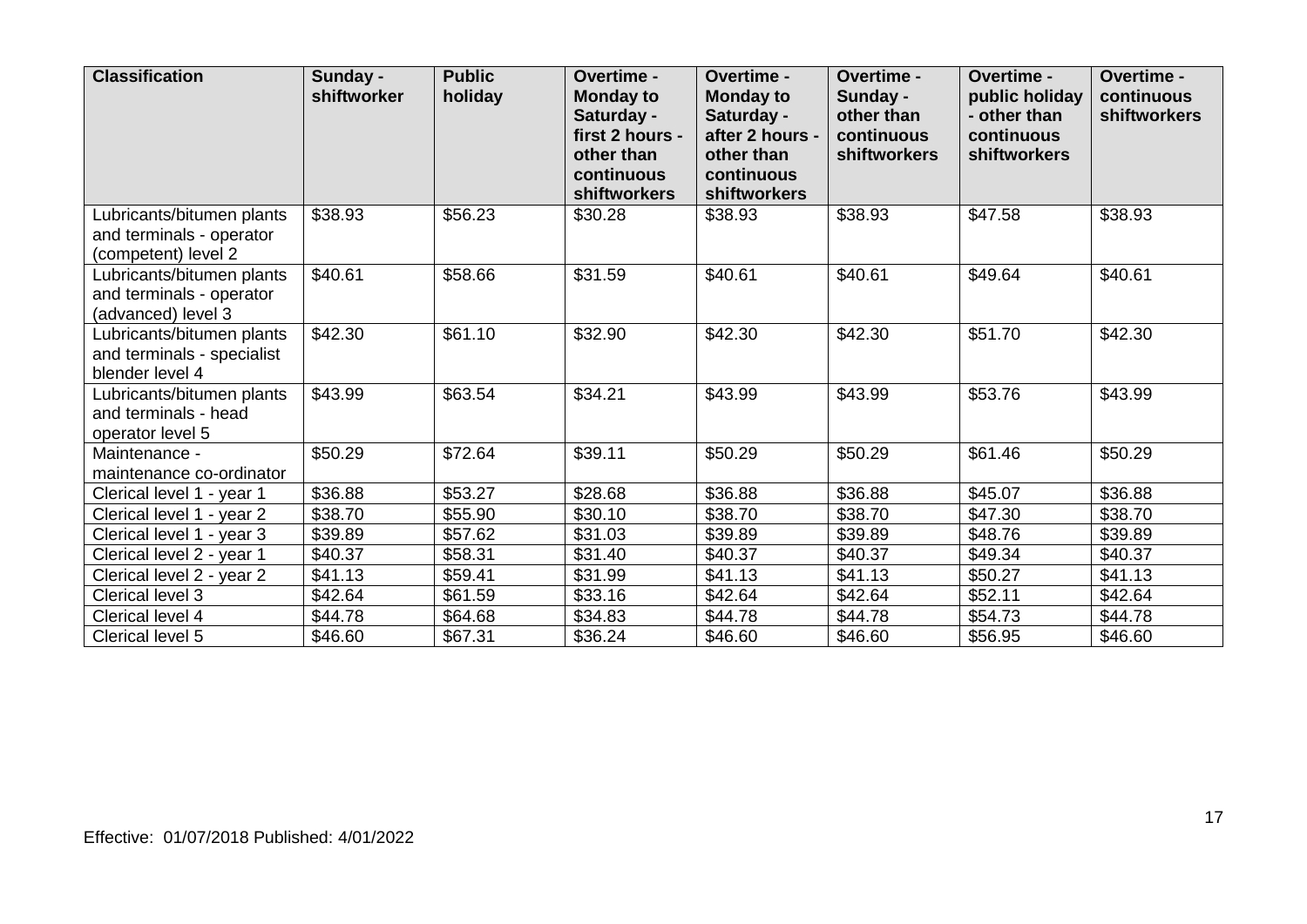# **Junior - Casual - 17 years**

Note: Trade qualified juniors must be paid the appropriate adult rate (see adult rates tables)

| <b>Classification</b>                                                        | <b>Hourly pay</b><br>rate | <b>Afternoon</b><br>shift | <b>Night shift</b> | <b>Permanent</b><br>afternoon<br>shift | <b>Permanent</b><br>night shift | Saturday -<br>first 2 hours -<br>shiftworker | Saturday -<br>after 2 hours -<br>shiftworker |
|------------------------------------------------------------------------------|---------------------------|---------------------------|--------------------|----------------------------------------|---------------------------------|----------------------------------------------|----------------------------------------------|
| Refinery operations -<br>trainee operator level 1                            | \$23.53                   | \$26.35                   | \$26.35            | \$27.29                                | \$29.17                         | \$32.94                                      | \$42.35                                      |
| Refinery operations -<br>outside operator level 2                            | \$25.48                   | \$28.53                   | \$28.53            | \$29.55                                | \$31.59                         | \$35.67                                      | \$45.86                                      |
| Refinery operations -<br>advanced outside operator<br>level 3                | \$27.55                   | \$30.86                   | \$30.86            | \$31.96                                | \$34.16                         | \$38.57                                      | \$49.59                                      |
| Refinery operations -<br>console operator level 4                            | \$30.53                   | \$34.19                   | \$34.19            | \$35.41                                | \$37.85                         | \$42.74                                      | \$54.95                                      |
| Refinery operations - head<br>operator level 5                               | \$32.85                   | \$36.79                   | \$36.79            | \$38.11                                | \$40.73                         | \$45.99                                      | \$59.13                                      |
| Lubricants/bitumen plants<br>and terminals - trainee<br>level 1              | \$23.04                   | \$25.80                   | \$25.80            | \$26.72                                | \$28.57                         | \$32.25                                      | \$41.47                                      |
| Lubricants/bitumen plants<br>and terminals - operator<br>(competent) level 2 | \$24.34                   | \$27.26                   | \$27.26            | \$28.23                                | \$30.18                         | \$34.07                                      | \$43.81                                      |
| Lubricants/bitumen plants<br>and terminals - operator<br>(advanced) level 3  | \$25.41                   | \$28.46                   | \$28.46            | \$29.48                                | $\overline{$}31.51$             | \$35.58                                      | \$45.74                                      |
| Lubricants/bitumen plants<br>and terminals - specialist<br>blender level 4   | \$26.48                   | \$29.65                   | \$29.65            | \$30.71                                | \$32.83                         | \$37.07                                      | \$47.66                                      |
| Lubricants/bitumen plants<br>and terminals - head<br>operator level 5        | \$27.54                   | \$30.84                   | \$30.84            | \$31.94                                | $\overline{$}34.15$             | \$38.55                                      | \$49.57                                      |
| Maintenance -<br>maintenance co-ordinator                                    | \$31.50                   | \$35.28                   | \$35.28            | \$36.54                                | \$39.06                         | \$44.10                                      | \$56.70                                      |
| Clerical level 1 - year 1                                                    | \$23.21                   | \$26.00                   | \$26.00            | \$26.93                                | \$28.78                         | \$32.50                                      | \$41.78                                      |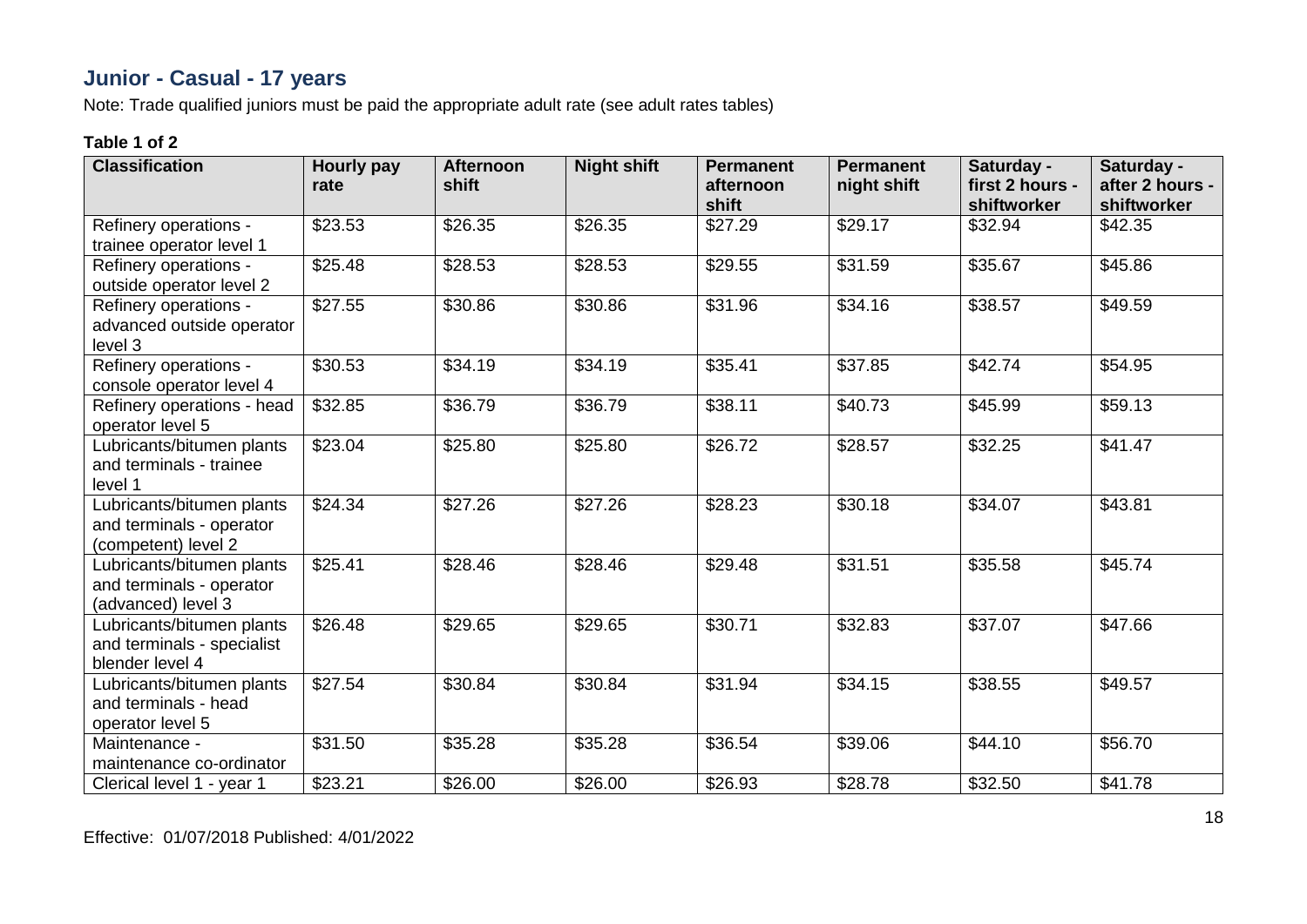| <b>Classification</b>          | Hourly pay<br>rate | <b>Afternoon</b><br>shift | <b>Night shift</b> | <b>Permanent</b><br>afternoon<br>shift | <b>Permanent</b><br>night shift | Saturday -<br>first 2 hours -<br>shiftworker | Saturday -<br>after 2 hours -<br>shiftworker |
|--------------------------------|--------------------|---------------------------|--------------------|----------------------------------------|---------------------------------|----------------------------------------------|----------------------------------------------|
| Clerical level 1<br>l - year 2 | \$24.36            | \$27.29                   | \$27.29            | \$28.26                                | \$30.21                         | \$34.11                                      | \$43.85                                      |
| Clerical level 1 - year 3      | \$25.13            | \$28.14                   | \$28.14            | \$29.15                                | \$31.16                         | \$35.18                                      | \$45.23                                      |
| Clerical level 2 - year 1      | \$25.43            | \$28.48                   | \$28.48            | \$29.49                                | \$31.53                         | \$35.60                                      | \$45.77                                      |
| Clerical level 2 - year 2      | \$25.89            | \$28.99                   | \$28.99            | \$30.03                                | \$32.10                         | \$36.24                                      | \$46.60                                      |
| Clerical level 3               | \$26.85            | \$30.07                   | \$30.07            | \$31.15                                | \$33.29                         | \$37.59                                      | \$48.33                                      |
| Clerical level 4               | \$28.20            | \$31.58                   | \$31.58            | \$32.71                                | \$34.97                         | \$39.48                                      | \$50.76                                      |
| Clerical level 5               | \$29.34            | \$32.86                   | \$32.86            | \$34.03                                | \$36.38                         | \$41.07                                      | \$52.81                                      |

| <b>Classification</b>                                           | Sunday -<br>shiftworker | <b>Public</b><br>holiday | <b>Overtime -</b><br><b>Monday to</b><br>Saturday -<br>first 2 hours -<br>other than<br>continuous<br><b>shiftworkers</b> | <b>Overtime -</b><br><b>Monday to</b><br>Saturday -<br>after 2 hours -<br>other than<br>continuous<br><b>shiftworkers</b> | <b>Overtime -</b><br>Sunday -<br>other than<br>continuous<br><b>shiftworkers</b> | <b>Overtime -</b><br>public holiday<br>- other than<br>continuous<br><b>shiftworkers</b> | <b>Overtime -</b><br>continuous<br><b>shiftworkers</b> |
|-----------------------------------------------------------------|-------------------------|--------------------------|---------------------------------------------------------------------------------------------------------------------------|---------------------------------------------------------------------------------------------------------------------------|----------------------------------------------------------------------------------|------------------------------------------------------------------------------------------|--------------------------------------------------------|
| Refinery operations -<br>trainee operator level 1               | \$42.35                 | \$61.17                  | \$32.94                                                                                                                   | \$42.35                                                                                                                   | \$42.35                                                                          | \$51.76                                                                                  | \$42.35                                                |
| Refinery operations -<br>outside operator level 2               | \$45.86                 | \$66.24                  | \$35.67                                                                                                                   | \$45.86                                                                                                                   | \$45.86                                                                          | \$56.05                                                                                  | \$45.86                                                |
| Refinery operations -<br>advanced outside operator<br>level 3   | \$49.59                 | \$71.63                  | \$38.57                                                                                                                   | \$49.59                                                                                                                   | \$49.59                                                                          | \$60.61                                                                                  | \$49.59                                                |
| Refinery operations -<br>console operator level 4               | \$54.95                 | \$79.37                  | \$42.74                                                                                                                   | \$54.95                                                                                                                   | \$54.95                                                                          | \$67.16                                                                                  | \$54.95                                                |
| Refinery operations - head<br>operator level 5                  | \$59.13                 | \$85.41                  | \$45.99                                                                                                                   | \$59.13                                                                                                                   | \$59.13                                                                          | \$72.27                                                                                  | \$59.13                                                |
| Lubricants/bitumen plants<br>and terminals - trainee<br>level 1 | \$41.47                 | \$59.90                  | \$32.25                                                                                                                   | \$41.47                                                                                                                   | \$41.47                                                                          | \$50.68                                                                                  | \$41.47                                                |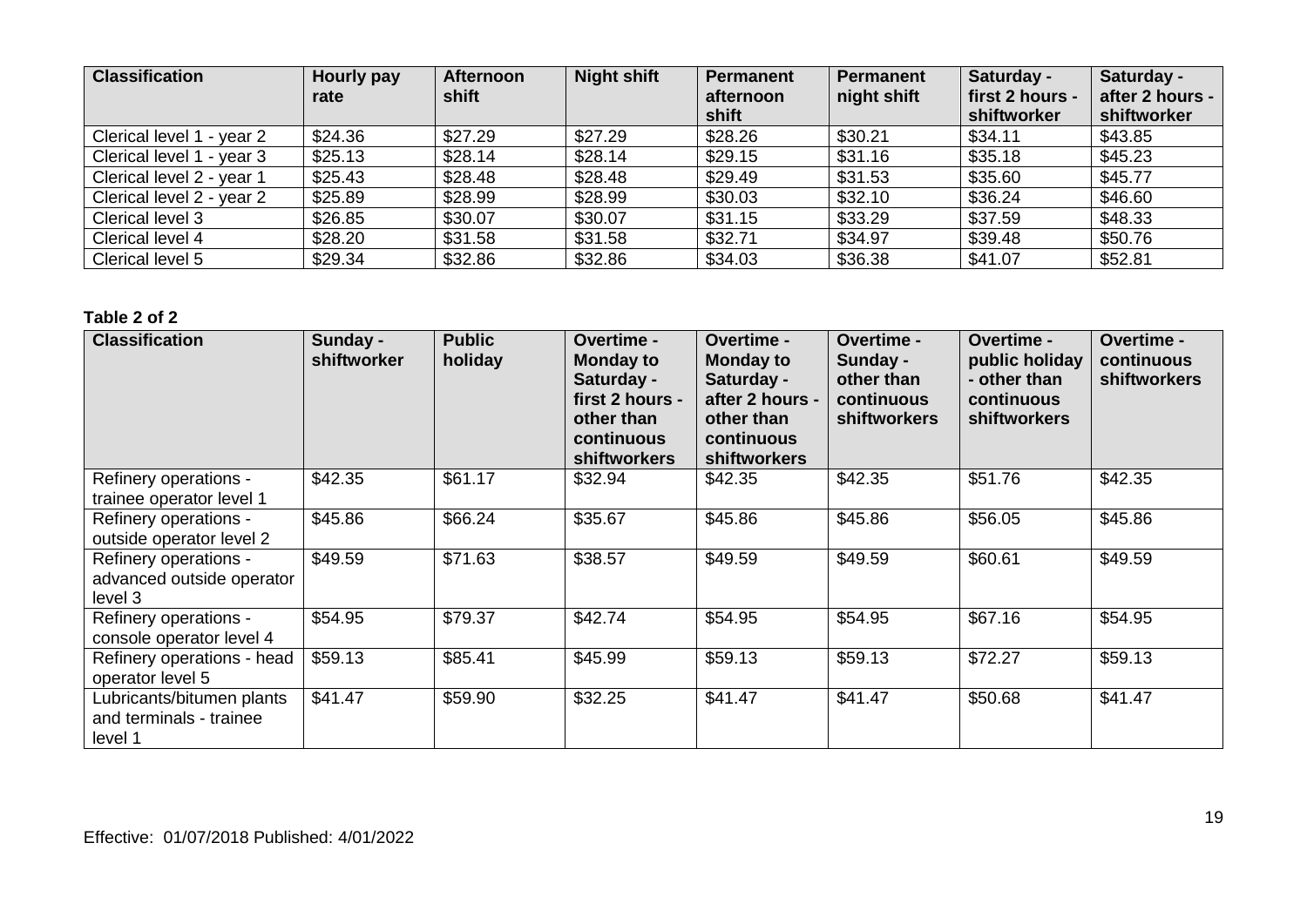| <b>Classification</b>                                                        | Sunday -<br>shiftworker | <b>Public</b><br>holiday | Overtime -<br><b>Monday to</b><br>Saturday -<br>first 2 hours -<br>other than<br>continuous<br>shiftworkers | Overtime -<br><b>Monday to</b><br>Saturday -<br>after 2 hours -<br>other than<br>continuous<br>shiftworkers | Overtime -<br>Sunday -<br>other than<br>continuous<br><b>shiftworkers</b> | Overtime -<br>public holiday<br>- other than<br>continuous<br><b>shiftworkers</b> | Overtime -<br>continuous<br><b>shiftworkers</b> |
|------------------------------------------------------------------------------|-------------------------|--------------------------|-------------------------------------------------------------------------------------------------------------|-------------------------------------------------------------------------------------------------------------|---------------------------------------------------------------------------|-----------------------------------------------------------------------------------|-------------------------------------------------|
| Lubricants/bitumen plants<br>and terminals - operator<br>(competent) level 2 | \$43.81                 | \$63.28                  | \$34.07                                                                                                     | \$43.81                                                                                                     | \$43.81                                                                   | \$53.54                                                                           | \$43.81                                         |
| Lubricants/bitumen plants<br>and terminals - operator<br>(advanced) level 3  | \$45.74                 | \$66.07                  | \$35.58                                                                                                     | \$45.74                                                                                                     | \$45.74                                                                   | \$55.91                                                                           | \$45.74                                         |
| Lubricants/bitumen plants<br>and terminals - specialist<br>blender level 4   | \$47.66                 | \$68.84                  | \$37.07                                                                                                     | \$47.66                                                                                                     | \$47.66                                                                   | \$58.25                                                                           | \$47.66                                         |
| Lubricants/bitumen plants<br>and terminals - head<br>operator level 5        | \$49.57                 | \$71.60                  | \$38.55                                                                                                     | \$49.57                                                                                                     | \$49.57                                                                   | \$60.58                                                                           | \$49.57                                         |
| Maintenance -<br>maintenance co-ordinator                                    | \$56.70                 | \$81.90                  | \$44.10                                                                                                     | \$56.70                                                                                                     | \$56.70                                                                   | \$69.30                                                                           | \$56.70                                         |
| Clerical level 1 - year 1                                                    | \$41.78                 | \$60.35                  | \$32.50                                                                                                     | \$41.78                                                                                                     | \$41.78                                                                   | \$51.07                                                                           | \$41.78                                         |
| Clerical level 1 - year 2                                                    | \$43.85                 | \$63.34                  | \$34.11                                                                                                     | \$43.85                                                                                                     | \$43.85                                                                   | \$53.60                                                                           | \$43.85                                         |
| Clerical level 1 - year 3                                                    | \$45.23                 | \$65.33                  | \$35.18                                                                                                     | \$45.23                                                                                                     | \$45.23                                                                   | \$55.28                                                                           | \$45.23                                         |
| Clerical level 2 - year 1                                                    | \$45.77                 | \$66.11                  | \$35.60                                                                                                     | \$45.77                                                                                                     | \$45.77                                                                   | \$55.94                                                                           | \$45.77                                         |
| Clerical level 2 - year 2                                                    | \$46.60                 | \$67.31                  | \$36.24                                                                                                     | \$46.60                                                                                                     | \$46.60                                                                   | \$56.95                                                                           | \$46.60                                         |
| Clerical level 3                                                             | \$48.33                 | \$69.81                  | \$37.59                                                                                                     | \$48.33                                                                                                     | \$48.33                                                                   | \$59.07                                                                           | \$48.33                                         |
| Clerical level 4                                                             | \$50.76                 | \$73.32                  | \$39.48                                                                                                     | \$50.76                                                                                                     | \$50.76                                                                   | \$62.04                                                                           | \$50.76                                         |
| Clerical level 5                                                             | \$52.81                 | \$76.28                  | \$41.07                                                                                                     | \$52.81                                                                                                     | \$52.81                                                                   | \$64.54                                                                           | \$52.81                                         |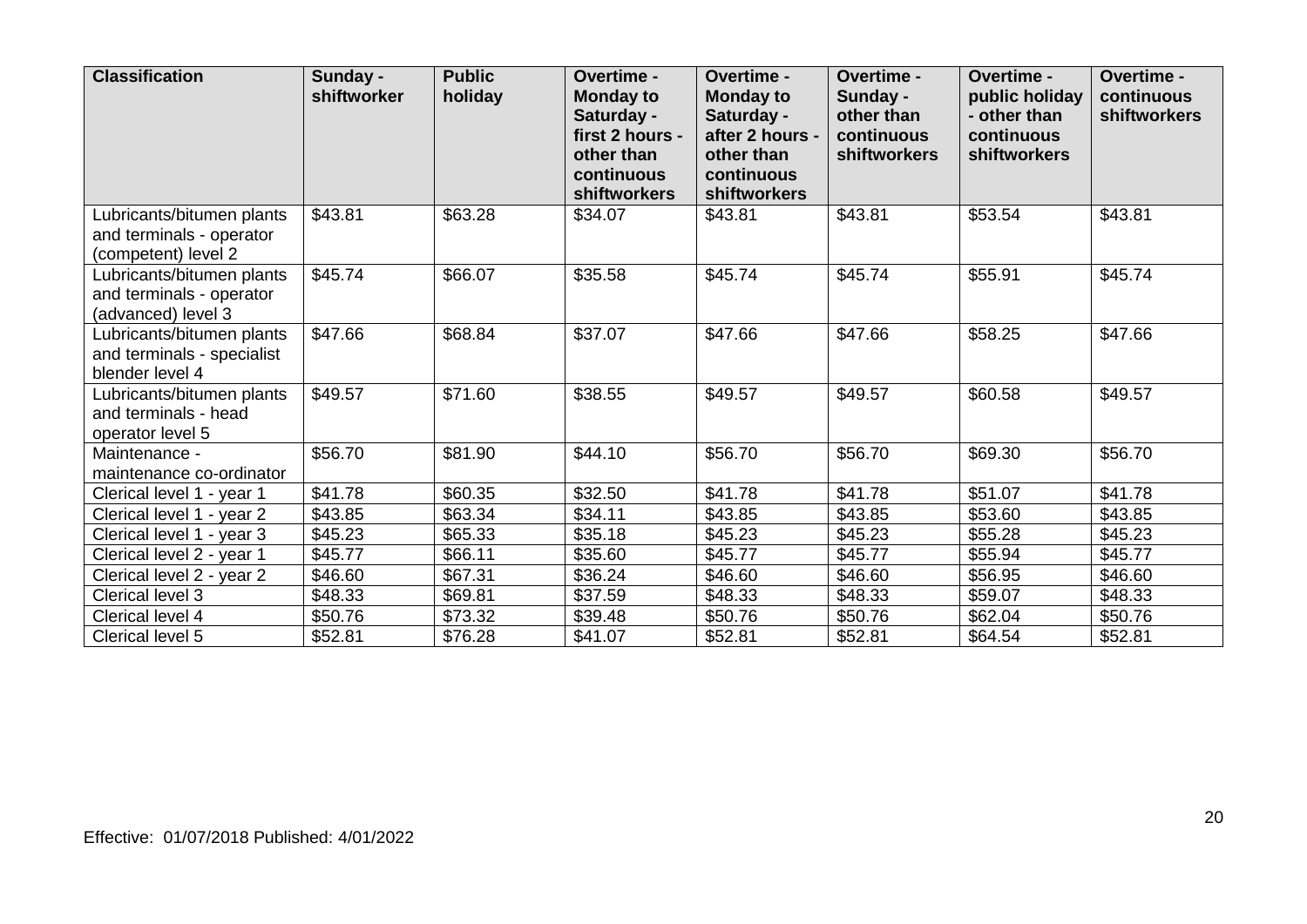# **Apprentice - Started before 1 Jan 2014**

#### **Table 1 of 2**

| <b>Classification</b> | <b>Weekly pay</b><br>rate | Hourly pay<br>rate | <b>Afternoon</b><br>shift | <b>Night shift</b> | <b>Permanent</b><br>afternoon shift | <b>Permanent</b><br>$\vert$ night shift | <b>Saturday - first</b><br>2 hours -<br>shiftworker |
|-----------------------|---------------------------|--------------------|---------------------------|--------------------|-------------------------------------|-----------------------------------------|-----------------------------------------------------|
| Apprentice 1st year   | \$410.33                  | \$11.73            | \$13.49                   | \$13.49            | \$14.08                             | \$15.25                                 | \$17.60                                             |
| Apprentice 2nd year   | \$494.07                  | \$14.12            | \$16.24                   | \$16.24            | \$16.94                             | \$18.36                                 | \$21.18                                             |
| Apprentice 3rd year   | \$661.55                  | \$18.90            | \$21.74                   | \$21.74            | \$22.68                             | \$24.57                                 | \$28.35                                             |
| Apprentice 4th year   | \$770.41                  | \$22.01            | \$25.31                   | \$25.31            | \$26.41                             | \$28.61                                 | \$33.02                                             |

| <b>Classification</b> | Saturday -<br>after 2<br>hours -<br>shiftworker | Sunday -<br>shiftworker | <b>Public</b><br>holiday | Overtime -<br><b>Monday to</b><br>Saturday -<br>first 2 hours<br>- other than<br>continuous<br>shiftworkers | Overtime -<br><b>Monday to</b><br>Saturday -<br>after 2 hours<br>- other than<br>continuous<br><b>shiftworkers</b> | Overtime -<br>Sunday -<br>other than<br>continuous<br>shiftworkers | Overtime -<br>public<br>holiday -<br>other than<br>continuous<br><b>shiftworkers</b> | Overtime -<br>continuous<br>shiftworkers |
|-----------------------|-------------------------------------------------|-------------------------|--------------------------|-------------------------------------------------------------------------------------------------------------|--------------------------------------------------------------------------------------------------------------------|--------------------------------------------------------------------|--------------------------------------------------------------------------------------|------------------------------------------|
| Apprentice 1st year   | \$23.46                                         | \$23.46                 | \$35.19                  | \$17.60                                                                                                     | \$23.46                                                                                                            | \$23.46                                                            | \$29.33                                                                              | \$23.46                                  |
| Apprentice 2nd year   | \$28.24                                         | \$28.24                 | \$42.36                  | \$21.18                                                                                                     | \$28.24                                                                                                            | \$28.24                                                            | \$35.30                                                                              | \$28.24                                  |
| Apprentice 3rd year   | \$37.80                                         | \$37.80                 | \$56.70                  | \$28.35                                                                                                     | \$37.80                                                                                                            | \$37.80                                                            | \$47.25                                                                              | \$37.80                                  |
| Apprentice 4th year   | \$44.02                                         | \$44.02                 | \$66.03                  | \$33.02                                                                                                     | \$44.02                                                                                                            | \$44.02                                                            | \$55.03                                                                              | \$44.02                                  |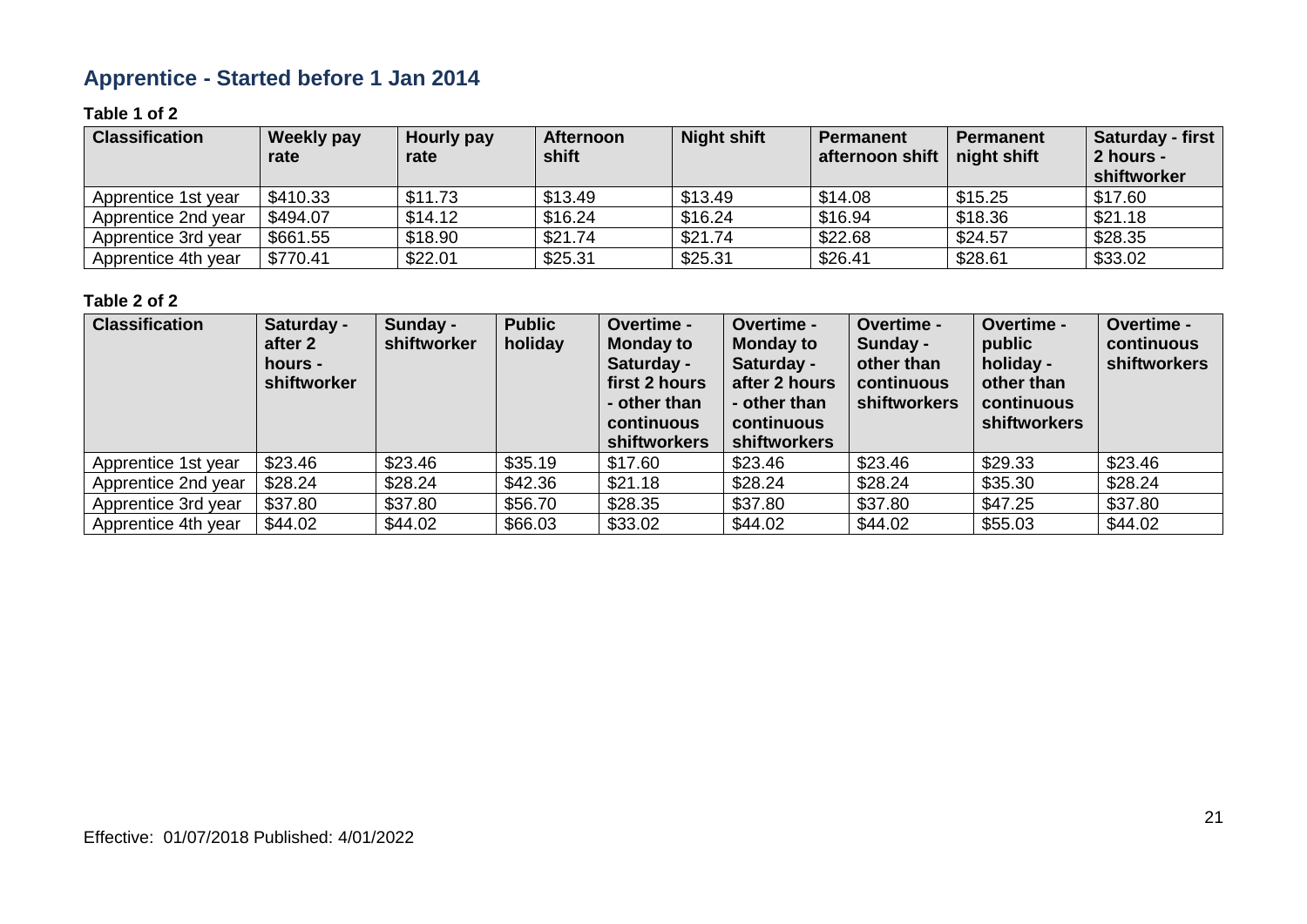# **Apprentice - Started after 1 Jan 2014 - Did not complete year 12**

#### **Table 1 of 2**

| <b>Classification</b> | Weekly pay<br>rate | Hourly pay<br>rate | <b>Afternoon</b><br>shift | <b>Night shift</b> | <b>Permanent</b><br>afternoon shift | <b>Permanent</b><br>$\vert$ night shift | <b>Saturday - first</b><br>2 hours -<br>shiftworker |
|-----------------------|--------------------|--------------------|---------------------------|--------------------|-------------------------------------|-----------------------------------------|-----------------------------------------------------|
| Apprentice 1st year   | \$452.20           | \$12.92            | \$14.86                   | \$14.86            | \$15.50                             | \$16.80                                 | \$19.38                                             |
| Apprentice 2nd year   | \$535.94           | \$15.32            | \$17.62                   | \$17.62            | \$18.38                             | \$19.92                                 | \$22.98                                             |
| Apprentice 3rd year   | \$661.55           | \$18.90            | \$21.74                   | \$21.74            | \$22.68                             | \$24.57                                 | \$28.35                                             |
| Apprentice 4th year   | \$770.41           | \$22.01            | \$25.31                   | \$25.31            | \$26.41                             | \$28.61                                 | \$33.02                                             |

| <b>Classification</b> | Saturday -<br>after 2<br>hours -<br>shiftworker | Sunday -<br>shiftworker | <b>Public</b><br>holiday | Overtime -<br><b>Monday to</b><br>Saturday -<br>first 2 hours<br>- other than<br>continuous<br><b>shiftworkers</b> | <b>Overtime -</b><br>Monday to<br>Saturday -<br>after 2 hours<br>- other than<br>continuous<br><b>shiftworkers</b> | Overtime -<br>Sunday -<br>other than<br>continuous<br><b>shiftworkers</b> | Overtime -<br>public<br>holiday -<br>other than<br>continuous<br><b>shiftworkers</b> | Overtime -<br>continuous<br>shiftworkers |
|-----------------------|-------------------------------------------------|-------------------------|--------------------------|--------------------------------------------------------------------------------------------------------------------|--------------------------------------------------------------------------------------------------------------------|---------------------------------------------------------------------------|--------------------------------------------------------------------------------------|------------------------------------------|
| Apprentice 1st year   | \$25.84                                         | \$25.84                 | \$38.76                  | \$19.38                                                                                                            | \$25.84                                                                                                            | \$25.84                                                                   | \$32.30                                                                              | \$25.84                                  |
| Apprentice 2nd year   | \$30.64                                         | \$30.64                 | \$45.96                  | \$22.98                                                                                                            | \$30.64                                                                                                            | \$30.64                                                                   | \$38.30                                                                              | \$30.64                                  |
| Apprentice 3rd year   | \$37.80                                         | \$37.80                 | \$56.70                  | \$28.35                                                                                                            | \$37.80                                                                                                            | \$37.80                                                                   | \$47.25                                                                              | \$37.80                                  |
| Apprentice 4th year   | \$44.02                                         | \$44.02                 | \$66.03                  | \$33.02                                                                                                            | \$44.02                                                                                                            | \$44.02                                                                   | \$55.03                                                                              | \$44.02                                  |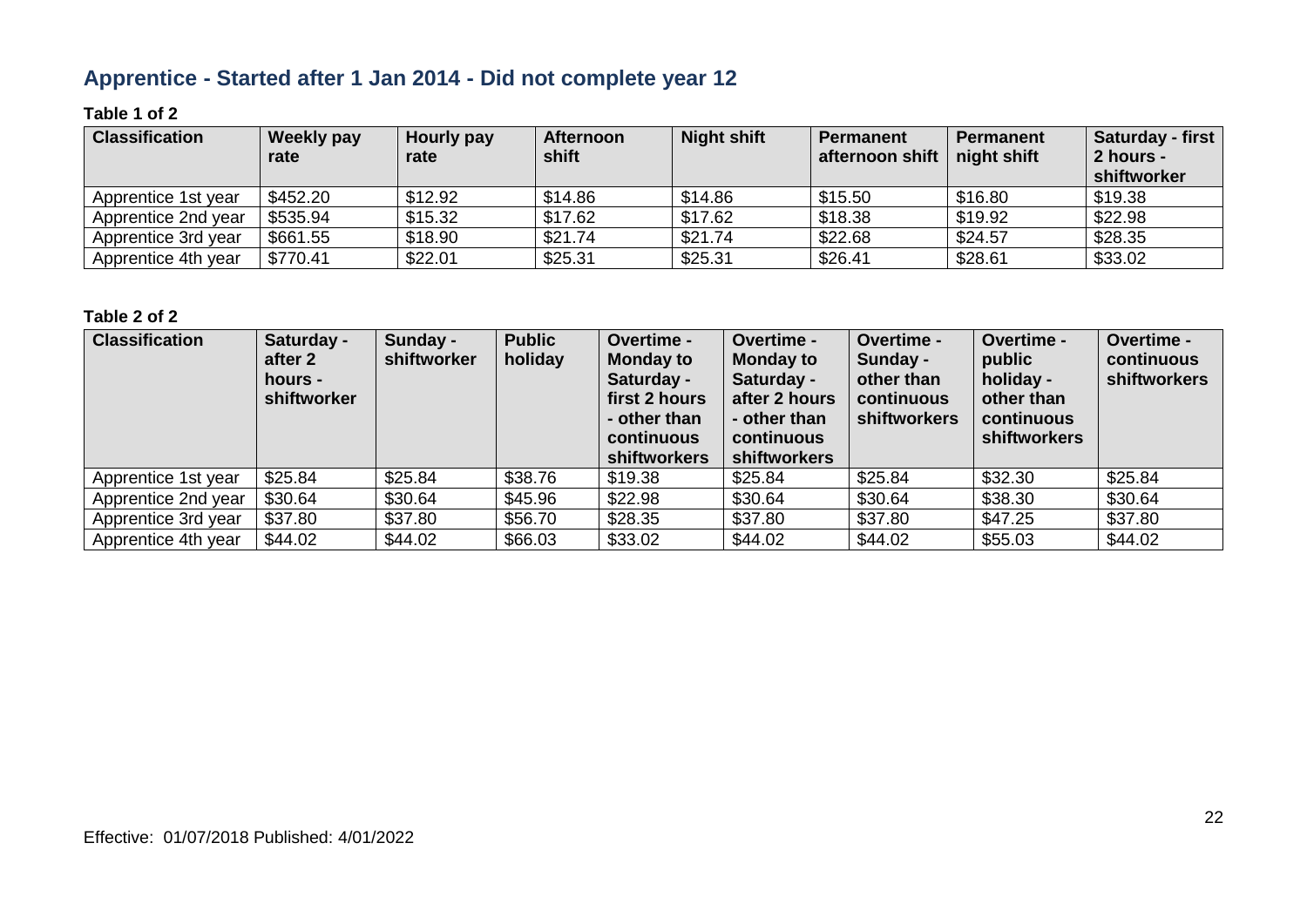# **Apprentice - Started after 1 Jan 2014 - Completed year 12**

### **Table 1 of 2**

| <b>Classification</b> | <b>Weekly pay</b><br>rate | Hourly pay<br>rate | <b>Afternoon</b><br>shift | <b>Night shift</b> | <b>Permanent</b><br>afternoon shift | <b>Permanent</b><br>night shift | <b>Saturday - first</b><br>2 hours -<br>shiftworker |
|-----------------------|---------------------------|--------------------|---------------------------|--------------------|-------------------------------------|---------------------------------|-----------------------------------------------------|
| Apprentice 1st year   | \$494.07                  | \$14.12            | \$16.24                   | \$16.24            | \$16.94                             | \$18.36                         | \$21.18                                             |
| Apprentice 2nd year   | \$577.81                  | \$16.51            | \$18.99                   | \$18.99            | \$19.81                             | \$21.46                         | \$24.77                                             |
| Apprentice 3rd year   | \$661.55                  | \$18.90            | \$21.74                   | \$21.74            | \$22.68                             | \$24.57                         | \$28.35                                             |
| Apprentice 4th year   | \$770.41                  | \$22.01            | \$25.31                   | \$25.31            | \$26.41                             | \$28.61                         | \$33.02                                             |

| <b>Classification</b> | Saturday -<br>after 2<br>hours -<br>shiftworker | Sunday -<br>shiftworker | <b>Public</b><br>holiday | Overtime -<br><b>Monday to</b><br>Saturday -<br>first 2 hours<br>- other than<br>continuous<br><b>shiftworkers</b> | Overtime -<br><b>Monday to</b><br>Saturday -<br>after 2 hours<br>- other than<br>continuous<br><b>shiftworkers</b> | Overtime -<br>Sunday -<br>other than<br>continuous<br>shiftworkers | Overtime -<br>public<br>holiday -<br>other than<br><b>continuous</b><br><b>shiftworkers</b> | Overtime -<br>continuous<br>shiftworkers |
|-----------------------|-------------------------------------------------|-------------------------|--------------------------|--------------------------------------------------------------------------------------------------------------------|--------------------------------------------------------------------------------------------------------------------|--------------------------------------------------------------------|---------------------------------------------------------------------------------------------|------------------------------------------|
| Apprentice 1st year   | \$28.24                                         | \$28.24                 | \$42.36                  | \$21.18                                                                                                            | \$28.24                                                                                                            | \$28.24                                                            | \$35.30                                                                                     | \$28.24                                  |
| Apprentice 2nd year   | \$33.02                                         | \$33.02                 | \$49.53                  | \$24.77                                                                                                            | \$33.02                                                                                                            | \$33.02                                                            | \$41.28                                                                                     | \$33.02                                  |
| Apprentice 3rd year   | \$37.80                                         | \$37.80                 | \$56.70                  | \$28.35                                                                                                            | \$37.80                                                                                                            | \$37.80                                                            | \$47.25                                                                                     | \$37.80                                  |
| Apprentice 4th year   | \$44.02                                         | \$44.02                 | \$66.03                  | \$33.02                                                                                                            | \$44.02                                                                                                            | \$44.02                                                            | \$55.03                                                                                     | \$44.02                                  |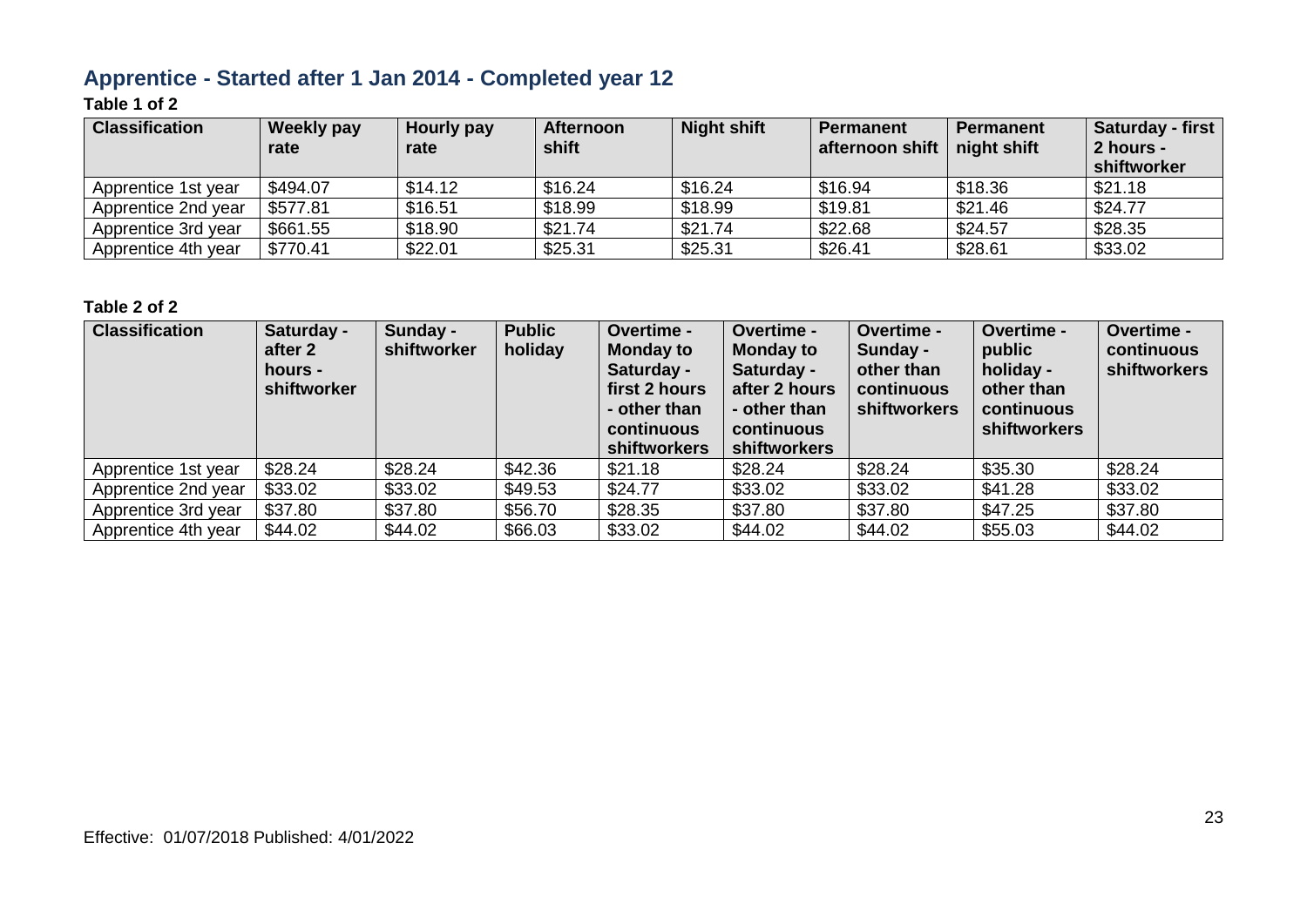# **Adult apprentice - Started after 1 Jan 2014**

### **Table 1 of 2**

| <b>Classification</b> | Hourly pay<br>rate | <b>Afternoon</b><br>shift | <b>Night shift</b> | <b>Permanent</b><br>afternoon shift | <b>Permanent</b><br>night shift | Saturday - first   Saturday -<br>2 hours -<br>shiftworker | after 2 hours -<br>shiftworker |
|-----------------------|--------------------|---------------------------|--------------------|-------------------------------------|---------------------------------|-----------------------------------------------------------|--------------------------------|
| Apprentice 1st year   | \$20.10            | \$23.12                   | \$23.12            | \$24.12                             | \$26.13                         | \$30.15                                                   | \$40.20                        |
| Apprentice 2nd year   | \$21.51            | \$24.74                   | \$24.74            | \$25.81                             | \$27.96                         | \$32.27                                                   | \$43.02                        |
| Apprentice 3rd year   | \$21.51            | \$24.74                   | \$24.74            | \$25.81                             | \$27.96                         | \$32.27                                                   | \$43.02                        |
| Apprentice 4th year   | \$22.01            | \$25.31                   | \$25.31            | \$26.41                             | \$28.61                         | \$33.02                                                   | \$44.02                        |

| <b>Classification</b> | Sunday -<br>shiftworker | <b>Public holiday</b> | Overtime -<br><b>Monday to</b><br>Saturday - first<br>2 hours - other<br>than<br>continuous<br>shiftworkers | Overtime -<br><b>Monday to</b><br>Saturday -<br>after 2 hours -<br>other than<br>continuous<br>shiftworkers | Overtime -<br>Sunday - other<br>than<br>continuous<br><b>shiftworkers</b> | Overtime -<br>public holiday<br>- other than<br>continuous<br>shiftworkers | Overtime -<br>continuous<br>shiftworkers |
|-----------------------|-------------------------|-----------------------|-------------------------------------------------------------------------------------------------------------|-------------------------------------------------------------------------------------------------------------|---------------------------------------------------------------------------|----------------------------------------------------------------------------|------------------------------------------|
| Apprentice 1st year   | \$40.20                 | \$60.30               | \$30.15                                                                                                     | \$40.20                                                                                                     | \$40.20                                                                   | \$50.25                                                                    | \$40.20                                  |
| Apprentice 2nd year   | \$43.02                 | \$64.53               | \$32.27                                                                                                     | \$43.02                                                                                                     | \$43.02                                                                   | \$53.78                                                                    | \$43.02                                  |
| Apprentice 3rd year   | \$43.02                 | \$64.53               | \$32.27                                                                                                     | \$43.02                                                                                                     | \$43.02                                                                   | \$53.78                                                                    | \$43.02                                  |
| Apprentice 4th year   | \$44.02                 | \$66.03               | \$33.02                                                                                                     | \$44.02                                                                                                     | \$44.02                                                                   | \$55.03                                                                    | \$44.02                                  |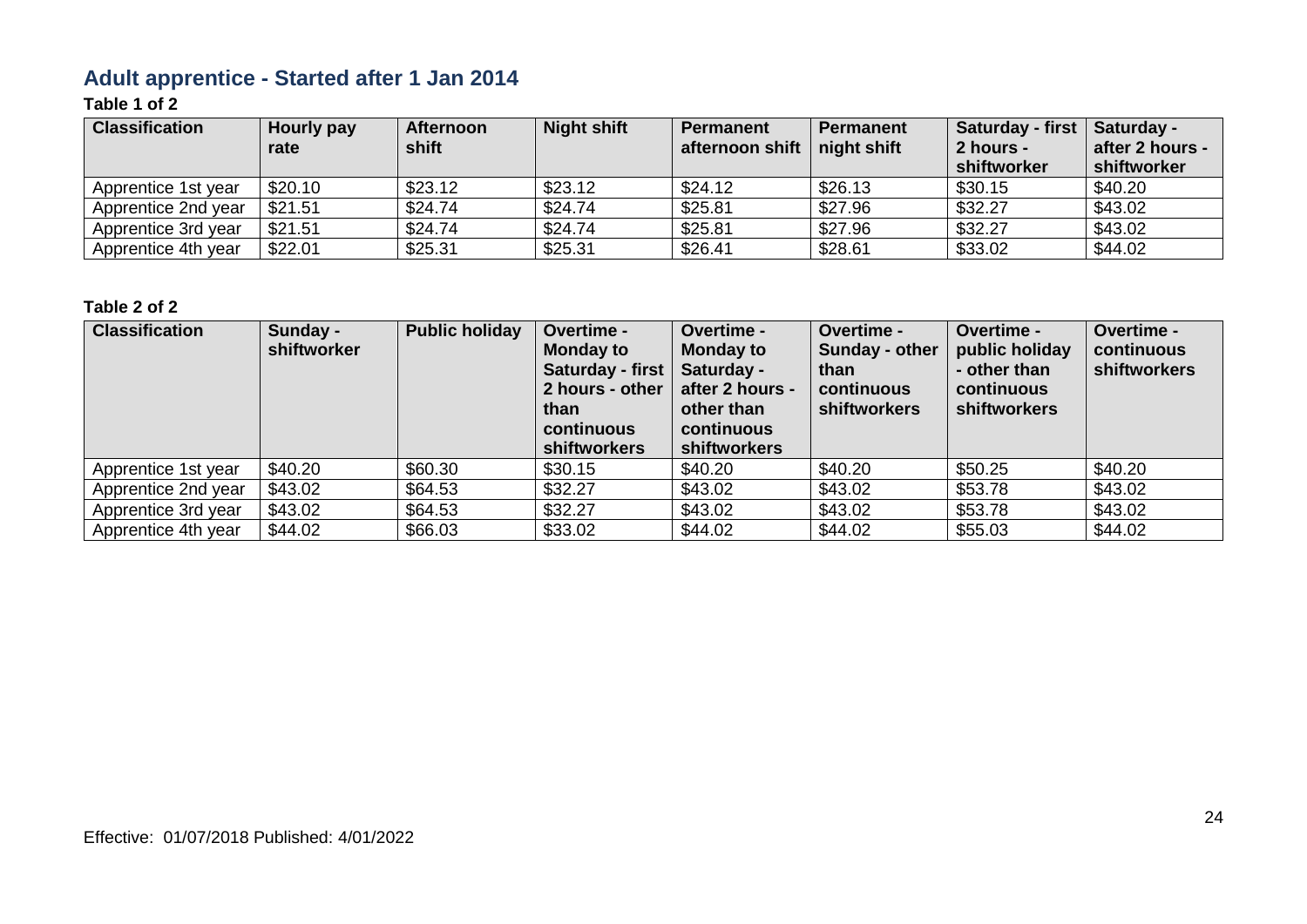# **Allowances**

If any all purpose allowances apply (marked \*), they should be added to the minimum rate before penalties and overtime are calculated.

| <b>Allowances</b>                                         | Rate                                                                                  |
|-----------------------------------------------------------|---------------------------------------------------------------------------------------|
|                                                           |                                                                                       |
| Apprentice training fees and textbook costs reimbursement | reimbursement of training fees for prescribed courses and the cost of prescribed      |
|                                                           | textbooks                                                                             |
| Apprentice travel to block release training reimbursement | reimbursement for the excess reasonable travel costs incurred in the course of        |
|                                                           | travelling to and from the training                                                   |
| First aid allowance                                       | \$0.48 per hour up to a maximum of \$16.75 per week                                   |
| * Industry allowance (already included in the rate tables | \$0.96 per hour                                                                       |
| above) - not clerical employees                           |                                                                                       |
| Leading hand allowance - in charge of 3-10 employees      | \$1.05 per hour up to a maximum of \$36.85 per week                                   |
| Leading hand allowance - in charge of 11-20 employees     | \$1.34 per hour up to a maximum of \$46.89 per week                                   |
| Leading hand allowance - in charge of more than 20        | \$1.80 per hour up to a maximum of \$63.06 per week                                   |
| employees                                                 |                                                                                       |
| Meal allowance                                            | \$14.25 per meal                                                                      |
| Protective clothing and equipment reimbursement           | reimbursement for the cost of purchasing additional protective clothing and equipment |
| Tool allowance                                            | \$0.44 per hour up to a maximum of \$15.29 per week                                   |
| Travel reimbursement                                      | reimbursement for the cost of transport or travel costs                               |
| Vehicle allowance                                         | \$0.78 per km                                                                         |

### **Disclaimer**

The Fair Work Ombudsman is committed to providing advice that you can rely on. You can find out more about accountability and what you can expect from us in our [Customer service charter](https://www.fairwork.gov.au/about-us/our-role-and-purpose/our-priorities/our-commitment-to-you#customer-service-charter) at [www.fairwork.gov.au/our-commitment-to-you.](http://www.fairwork.gov.au/our-commitment-to-you)

We take care to ensure that data in this pay guide is accurate and incorporates changes to minimum rates of pay, allowances and penalty rates in awards as soon as they come into effect.

However, there may be a delay between when a change takes effect and when the data in this pay guide is updated. This means we cannot guarantee the accuracy, reliability, currency or completeness of the data in this pay guide.

When considering data in this pay guide you should also have regard to the relevant award, which can be found through our [Awards page](https://www.fairwork.gov.au/awards-and-agreements/awards) at [www.fairwork.gov.au/awards.](http://www.fairwork.gov.au/awards) If our data is inconsistent with the award, then the award applies.

Effective: 01/07/2018 Published: 4/01/2022